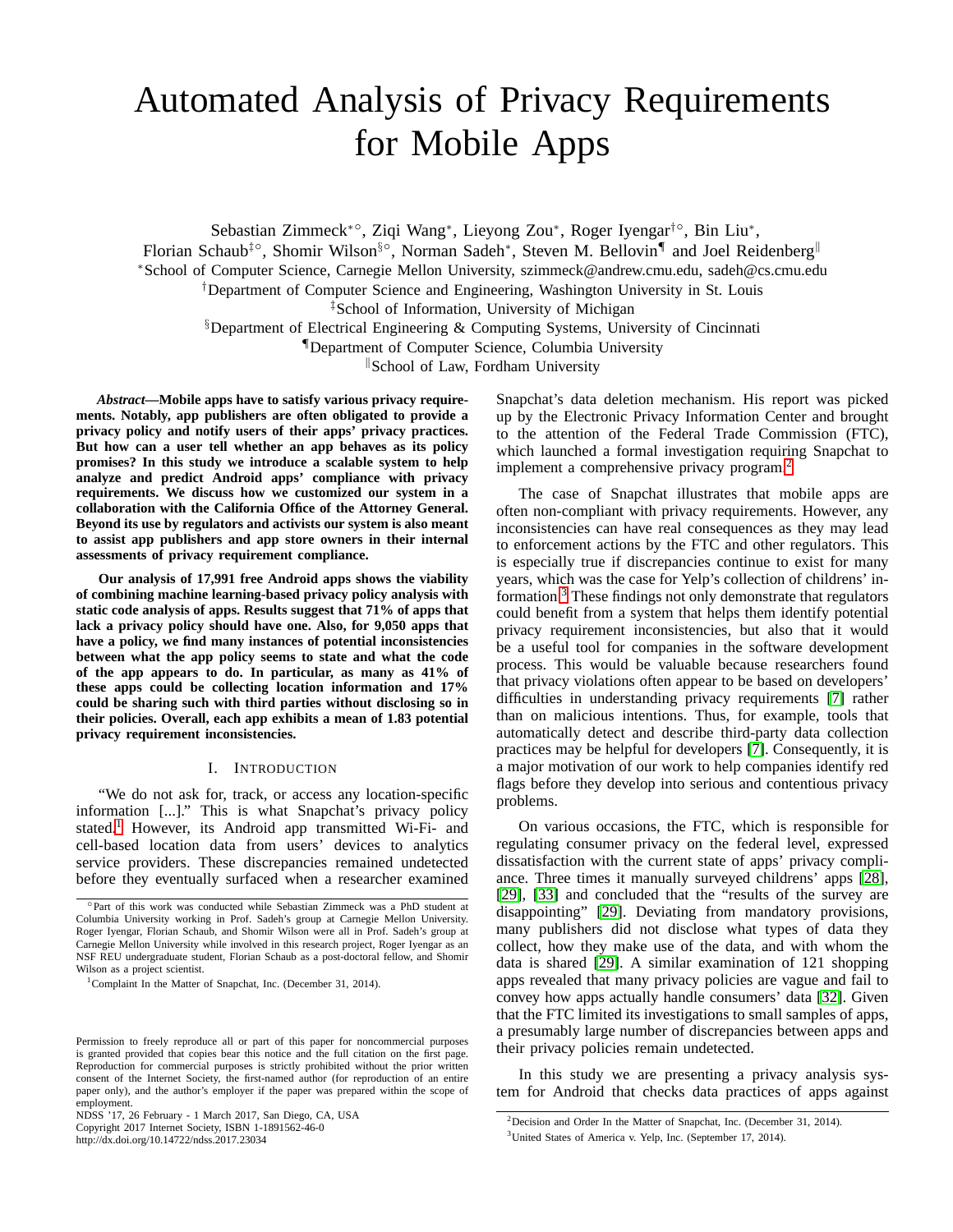privacy requirements derived from their privacy policies and selected laws. Our work enables app publishers to identify potentially privacy-invasive practices in their apps before they are published. Moreover, our work can also aid governmental regulators, such as the FTC, to achieve a systematic enforcement of privacy laws on a large scale. App store owners, researchers, and privacy advocates alike might also derive value from our study. Our main contribution consists of the novel combination of machine learning (ML) and static analysis techniques to analyze apps' potential non-compliance with privacy requirements. However, we want to emphasize that we do not claim to resolve challenges in the individual techniques we leverage beyond what is necessary for our purposes. This holds especially true for the static analysis of mobile apps and its many unresolved problems, for example, in the analysis of obfuscated code. That said, the details of our contribution are as follows:

- 1) For a set of 17,991 Android apps we check whether they have a privacy policy. For the 9,295 apps that have one we apply machine learning classifiers to analyze policy content based on a human-annotated corpus of 115 policies. We show, for instance, that only 46% of the analyzed policies describe a notification process for policy changes. (§ [III\)](#page-2-0).
- 2) Leveraging static analysis we investigate the actual data practices occurring in the apps' code. With a failure rate of 0.4%, a mean F-1 score of 0.96, and a mean analysis time of 6.2 seconds per app our approach makes large-scale app analyses for legally relevant data practices feasible and reliable. (§ [IV\)](#page-7-0).
- 3) Mapping the policy to the app analysis results we identify and analyze potential privacy requirement inconsistencies between policies and apps. We also construct a statistical model that helps predict such potential inconsistencies based on app metadata. For instance, apps with a Top Developer badge have significantly lower odds for the existence of potential inconsistencies.  $(\S V)$  $(\S V)$ .
- 4) In collaboration with the California Office of the Attorney General we performed a preliminary evaluation of our system for use in privacy enforcement activities. Results suggest that our system can indeed help their lawyers and other users to efficiently analyze salient privacy requirements allowing them to prioritize their work towards the most critical areas. (§ [VI\)](#page-11-0).

# II. RELATED WORK

We leverage prior work in privacy policy analysis ( $\S$  [II-A\)](#page-1-0), mobile app analysis  $(\S$  [II-B\)](#page-1-1), and their combination to identify potential privacy requirement inconsistencies (§ [II-C\)](#page-2-1).

## <span id="page-1-0"></span>*A. Privacy Policy Analysis*

Privacy policies disclose an organization's data practices. Despite efforts to make them machine-readable, for instance, via P3P [\[17\]](#page-13-5), natural language policies are the de-facto standard. However, those policies are often long and difficult to read. Few lay users ever read them and regulators lack the resources to systematically review their contents. For instance, it took 26 data protection agencies one week, working together as the Global Privacy Enforcement Network (GPEN), to analyze the policies of 1,211 apps [\[38\]](#page-14-0). While various works aim to make privacy policies more comprehensible [\[34\]](#page-14-1), there is a glaring absence of an automated system to accurately analyze policy content. In this study we aim for a solution. We want to automate and scale the analysis of natural language privacy policies. As of now, Massey et al. provided the most extensive evaluation of 2,061 policies, however, not focusing on their legal analysis but rather their readability and suitability for identifying privacy protections and vulnerabilities from a requirements engineering perspective [\[48\]](#page-14-2). In addition, Hoke et al. [\[40\]](#page-14-3) studied the compliance of 75 policies with selfregulatory requirements, and Cranor et al. analyzed structured privacy notice forms of financial institutions identifying multiple instances of opt out practices that appear to be in violation of financial industry laws [\[16\]](#page-13-6).

Different from previous studies we analyze policies at a large scale with a legal perspective and not limited to the financial industry. We analyze whether policies are available, as sometimes required by various laws, and examine their descriptions of data collection and sharing practices. For our analysis we rely on the flexibility of ML classifiers [\[72\]](#page-14-4) and introduce a new approach for privacy policy feature selection. Our work is informed by the study of Costante et al., who presented a completeness classifier to determine which data practice categories are included in a privacy policy [\[15\]](#page-13-7) and proposed rule-based techniques to extract data collection practices [\[14\]](#page-13-8). However, we go beyond these works in terms of both breadth and depth. We analyze a much larger policy corpus and we focus on legal questions that have not yet been automatically analyzed. Different from many existing works that focus on pre-processing of policies, e.g. by using topic modeling [\[13\]](#page-13-9), [\[63\]](#page-14-5) and sequence alignment [\[46\]](#page-14-6), [\[55\]](#page-14-7) to identify similar policy sections and paragraphs, we are interested in analyzing policy content.

Supervised ML techniques, as used in this study, require ground-truth. To support the development of these techniques crowdsourcing has been proposed as a viable approach for gathering rich annotations from unstructured privacy policies [\[59\]](#page-14-8), [\[68\]](#page-14-9). While crowdsourcing poses challenges due to the policies' complexity [\[56\]](#page-14-10), assigning annotation tasks to experts [\[72\]](#page-14-4) and setting stringent agreement thresholds and evaluation criteria [\[68\]](#page-14-9) can in fact lead to reliable policy annotations. However, as it is a recurring problem that privacy policy annotations grapple with low inter-annotator agreement [\[56\]](#page-14-10), [\[72\]](#page-14-4), we introduce a measure for analyzing their reliability based on the notion that high annotator disagreement does not principally inhibit the use of the annotations for ML purposes as long as the disagreement is not systematic.

## <span id="page-1-1"></span>*B. Mobile App Analysis*

Different from the closest related works [\[22\]](#page-13-10), [\[62\]](#page-14-11), our analysis of Android apps reflects the fundamental distinction between first and third party data practices. Both have to be analyzed independently as one may be allowed while the other may not. First and third parties have separate legal relationships to a user of an app. Among the third parties, ad and analytics libraries are of particular importance. Gibler et al. found that ad libraries were responsible for 65% of the identified data sharing with the top four accounting for 43% [\[35\]](#page-14-12). Similarly, Demetriou et al. [\[18\]](#page-13-11) explored their potential reach and Grace et al. [\[39\]](#page-14-13) their security and privacy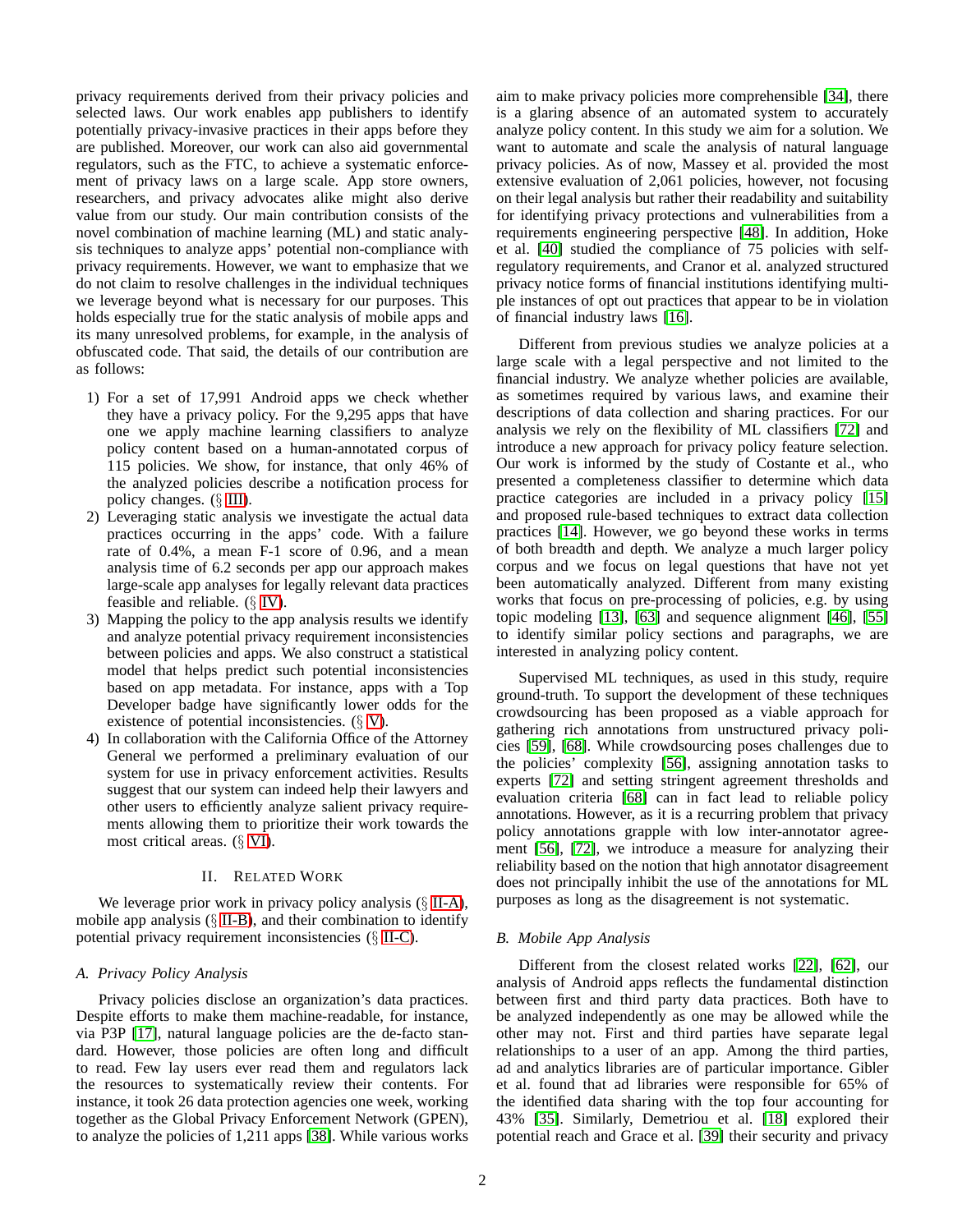risks. They find that the most popular libraries have the biggest impact on sharing of user data, and, consequently, our analysis of sharing practices focuses on those as well. In fact, 75% of apps' location requests serve the purpose of sharing it with ad networks [\[44\]](#page-14-14).

One of our contributions lies in the extension of various app analysis techniques to achieve a meaningful analysis of apps' potential non-compliance with privacy requirements derived from their privacy policies and selected laws. The core functionality of our app analyzer is built on Androguard [\[20\]](#page-13-12), a static analysis tool. In order to identify the recipients of data we create a call graph [\[35\]](#page-14-12), [\[66\]](#page-14-15) and use PScout [\[6\]](#page-13-13), which is comparable to Stowaway [\[26\]](#page-13-14), to check whether an app has the required permissions for making a certain Android API call or allowing a library to make such. Our work takes further ideas from FlowDroid [\[4\]](#page-13-15), which targeted the sharing of sensitive data, its refinement in DroidSafe [\[36\]](#page-14-16), and the ded decompiler for Android Application Packages (APKs) [\[23\]](#page-13-16). However, neither of the previous works is intended for largescale privacy requirement analysis.

Static analysis is ideally suited for large-scale analysis. However, as it was recently shown [\[1\]](#page-13-17), [\[45\]](#page-14-17), it also has its limitations. First, to the extent that the static analysis of Android apps is limited to Java it cannot reach code in other languages. In this regard, it was demonstrated that 37% of Android apps contain at least one method or activity that is executed natively (i.e., in  $C/C_{++}$ ) [\[1\]](#page-13-17). In addition to native code there is another obstacle that was shown to make the static analysis of Android apps challenging: code obfuscation. A non-negligible amount of apps and libraries are obfuscated at the package or code level to prevent reverse engineering [\[45\]](#page-14-17). Finally, static analysis cannot be used to identify indirect techniques, such as reflection, which often occurs in combination with native code [\[1\]](#page-13-17). We will discuss how these limitations affect our study in  $\S$  [IV-B.](#page-8-0)

# <span id="page-2-1"></span>*C. Potential Privacy Requirement Inconsistencies*

While mobile app analysis has received considerable attention, the analysis results are usually not placed into a legal context. However, we think that it is particularly insightful to inquire whether the apps' practices are consistent with the disclosures made in their privacy policies and selected requirements from other laws. The legal dimension is an important one that gives meaning to the app analysis results. For example, for apps that do not provide location services the transfer of location data may appear egregious. Yet, a transfer might be permissible under certain circumstances if adequately disclosed in a privacy policy. Only few efforts have attempted to combine code analysis of mobile apps with the analysis of privacy policies, terms of service, and selected requirements. Such analysis can identify discrepancies between what is stated in a legal document and what is actually practiced in reality. We are filling this void by identifying potential privacy requirement inconsistencies through connecting the analyses of apps, privacy policies, and privacy laws.

Various studies, e.g., [\[71\]](#page-14-18), [\[70\]](#page-14-19), demonstrated how to create privacy documentation or even privacy policies from program code. Other works focused on comparing program behavior with non-legal texts. For example, Huang et al. proposed AsDroid to identify contradictions between apps and user interface texts [\[41\]](#page-14-20). Kong et al. introduced a system to infer security and privacy related app behavior from user reviews [\[42\]](#page-14-21). Gorla et al. [\[37\]](#page-14-22) used unsupervised anomaly detection techniques to analyze app store descriptions for outliers, and Watanabe et al. [\[66\]](#page-14-15) used keyword-based binary classifiers to determine whether a resource that an app accesses (e.g., location) is mentioned in the app's description.

Different from most previous studies we analyze apps' behavior for potential non-compliance with privacy requirements derived from their privacy policies and selected laws. A step in this direction was provided by Bhoraskar et al., who found that 80% of ads displayed in apps targeted at children linked to pages that attempt to collect personal information in violation of the law [\[8\]](#page-13-18). The closest results to our study were presented by Enck et al. [\[22\]](#page-13-10) and Slavin et al. [\[62\]](#page-14-11). In an analysis of 20 apps Enck et al. found a total of 24 potential privacy law violations caused by transmission of phone data, device identifiers, or location data [\[22\]](#page-13-10). Slavin et al. proposed a system to help software developers detect potential privacy policy violations [\[62\]](#page-14-11). Based on mappings of 76 policy phrases to Android API calls they discovered 341 such potential violations in 477 apps.

Our approach is inspired by TaintDroid [\[22\]](#page-13-10) and similar to the studies of Slavin et al. [\[62\]](#page-14-11) and Yu et al. [\[69\]](#page-14-23). However, we move beyond their contributions. First, our privacy requirements cover privacy questions previously not examined. Notably, we address whether an app needs a policy and analyze the policy's content (i.e., whether it describes how users are informed of policy changes and how they can access, edit, and delete data). Different from Slavin et al. we also analyze the collection and sharing of contact information. Second, TaintDroid, is not intended to have app store wide scale. Third, previous approaches do not neatly match to legal categories. They do not distinguish between first and third party practices [\[22\]](#page-13-10), [\[62\]](#page-14-11), do not take into account negative policy statements (i.e., statements that an app does *not* collect certain data, as, for example, in the Snapchat policy quoted in § [I\)](#page-0-3) [\[62\]](#page-14-11), and base their analysis on a dichotomy of strong and weak violations [\[62\]](#page-14-11) unknown to the law. Fourth, we introduce techniques that achieve a mean accuracy of 0.94 and a failure rate of 0.4%, which improve over the closest comparable results of 0.8 and 21% [\[62\]](#page-14-11), respectively.

#### III. PRIVACY POLICY ANALYSIS

<span id="page-2-0"></span>In this section we present our automated large-scale ML analysis of privacy policies. We discuss the law on privacy notice and choice  $(\S$  [III-A\)](#page-2-2), our evaluation of how many apps have a privacy policy (§ [III-B\)](#page-3-0), and the analysis of policy content  $(\S$  [III-C\)](#page-5-0).

#### <span id="page-2-2"></span>*A. Privacy Notice and Choice*

The privacy requirements analyzed here are derived from selected laws and apps' privacy policies. If a policy or app does not appear to adhere to a privacy requirement, we define a potential privacy requirement inconsistency to occur (which we also refer to as potential inconsistency or non-compliance). In this regard, we caution that a potential inconsistency does not necessarily mean that a law is violated. First, not all privacy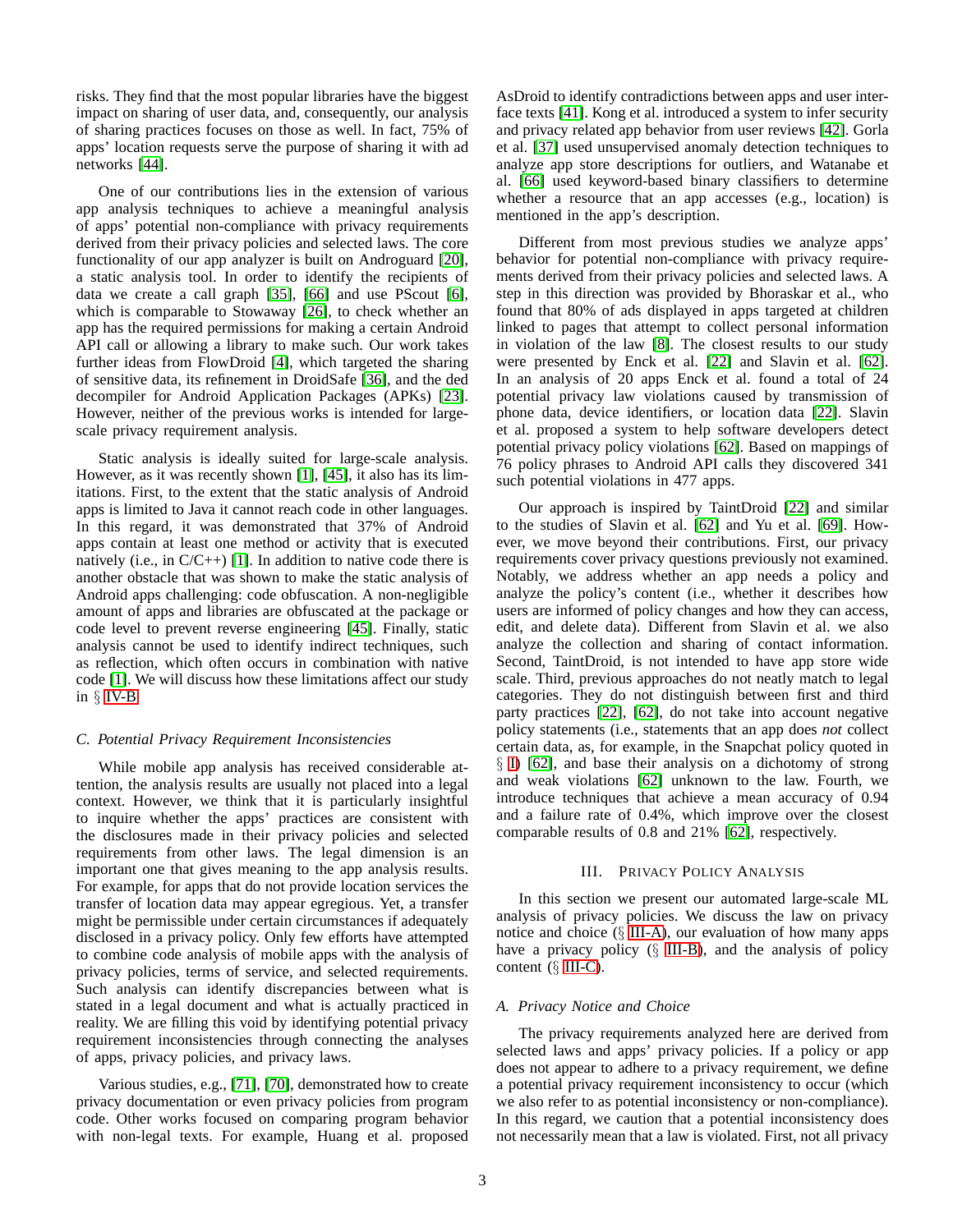<span id="page-3-2"></span>

*Fig. 1: Per our privacy requirements, apps that process Personally Identifiable Information (PII) need to (1) have a privacy policy, (2-3) include notices about policy changes and access, edit, and deletion rights in their policy, (4-6) notify users of data collection practices, and (7-9) disclose how data is shared with third parties. The notice requirements for policy changes and access, edit, and deletion are satisfied by including the notices in the policies while the collection and sharing practices must be also implemented in the apps. We consider collection and sharing implemented in an app if it sends data to a first or third party server, respectively. Thus, it is not enough if data is kept on the phone but never sent.*

requirements might be applicable to all apps and policies. Second, our system is based on a particular interpretation of the law. While we believe that our interpretation is sound and in line with the enforcement actions of the FTC and other regulatory agencies, reasonable minds may differ.[4](#page-3-1) Third, our system is based on machine learning and static analysis and, thus, by its very nature errors can occur. Figure [1](#page-3-2) provides an overview of the law on notice and choice and the nine privacy requirements that our system analyzes (Privacy Policy Requirement, NPC, NAED, CID, CL, CC, SID, SL, SC).

As to the privacy policy requirement, there is no generally applicable federal statute demanding privacy policies for apps. However, California and Delaware enacted comprehensive online privacy legislation that effectively serves as a national minimum privacy threshold given that app publishers usually do not provide state-specific app versions or exclude California or Delaware residents. In this regard, the California Online Privacy Protection Act of 2003 (CalOPPA) requires online services that collect PII to post a policy.<sup>[5](#page-3-3)</sup> The same is true according to Delaware's Online Privacy and Protection Act (DOPPA).[6](#page-3-4) In addition, the FTC's Fair Information Practice Principles (FTC FIPPs) call for consumers to be given notice of an entity's information practices before any PII is collected [\[27\]](#page-13-19). Further, the Children's Online Privacy Protection Act of 1998 (COPPA) makes policies mandatory for apps directed to or known to be used by children.<sup>[7](#page-3-5)</sup> Thus, we treat the existence of a privacy policy as a privacy requirement.

CalOPPA and DOPPA demand that privacy policies describe the process by which users are notified of policy changes.[8](#page-3-6) COPPA also requires description of access, edit, and deletion rights.[9](#page-3-7) Under the FTC FIPPs [\[27\]](#page-13-19) as well as CalOPPA and DOPPA those rights are optional.<sup>[10](#page-3-8)</sup> We concentrate our analysis on a subset of data types that are, depending on the context, legally protected: device IDs, location data, and contact information. App publishers are required to disclose the collection of device IDs (even when hashed) and location data.[11](#page-3-9) Device IDs and location data are also covered by  $CalOPPA<sup>12</sup>$  $CalOPPA<sup>12</sup>$  $CalOPPA<sup>12</sup>$  and for childrens' apps according to COPPA.<sup>[13](#page-3-11)</sup> The sharing of these types of information with third parties requires consent as well.<sup>[14](#page-3-12)</sup> Our definition of sharing covers the direct data collection by third parties from first party apps.<sup>[15](#page-3-13)</sup> Beyond device IDs and location data, contact information, such as e-mail addresses, may be protected, too. $16$ 

It should be noted that we interpret ad identifiers to be PII since they can be used to track users over time and across devices. We are also assuming that a user did not opt out of ads (because otherwise no ad identifiers would be sent to opted out ad networks). We further interpret location data to particularly cover GPS, cell tower, and Wi-Fi locations. We assume applicability of the discussed laws and perform our analysis based on the guidance provided by the FTC and the California Office of the Attorney General (Cal AG) in enforcement actions and recommendations for best practices (e.g., [\[27\]](#page-13-19) and [\[11\]](#page-13-20)). Specifically, we interpret the FTC actions as disallowing the omission of data practices in policies and assume that silence on a practice means that it does not occur.<sup>[17](#page-3-15)</sup> Finally, we assume that all apps in the US Play store are subject to CalOPPA and DOPPA.<sup>[18](#page-3-16)</sup> We believe this assumption is reasonable as we are not aware of any US app publisher excluding California or Delaware residents from app use or providing state-specific app versions.

# <span id="page-3-0"></span>*B. Privacy Policy Requirement*

To assess whether apps fulfill the requirement of having a privacy policy we crawled the Google Play store and downloaded a sample  $(n = 17, 991)$  of free apps (full app set).<sup>[19](#page-3-17)</sup> We started our crawl with the most popular apps and followed random links on their Play store pages to other apps. We included all categories in our crawl, however, excluded Google's Designed for Families program (as Google already

<span id="page-3-1"></span><sup>4</sup>We are focusing on the US legal system as we are most familiar with it. However, in principle, our techniques are applicable to any country with a privacy notice and choice regime.

 ${}^5$ Cal. Bus. & Prof. Code §22575(a).

<span id="page-3-4"></span><span id="page-3-3"></span> $6$ Del. Code Tit. 6 §1205C(a).

 $716$  CFR §312.4(d).

<span id="page-3-5"></span><sup>&</sup>lt;sup>8</sup>Cal. Bus. & Prof. Code §22575(b)(3), Del. Code Tit. 6 §1205C(b)(3).

<span id="page-3-6"></span> $9$ 16 CFR §312.4(d)(3).

<span id="page-3-7"></span><sup>10</sup>Cal. Bus. & Prof. Code §22575(b)(2), Del. Code Tit. 6 §1205C(a).

<span id="page-3-8"></span><sup>&</sup>lt;sup>11</sup>In the Matter of Nomi Technologies, Inc. (September 3, 2015).

<span id="page-3-9"></span><sup>&</sup>lt;sup>12</sup>Cal. Bus. & Prof. Code  $\S 22577(a)(6)$  and (7) [\[11\]](#page-13-20). <sup>13</sup>16 CFR §312.2(7) and (9).

<span id="page-3-11"></span><span id="page-3-10"></span><sup>&</sup>lt;sup>14</sup>Complaint In the Matter of Goldenshores Technologies, LLC, and Erik M. Geidl

<sup>(</sup>April 9, 2014).

<span id="page-3-12"></span><sup>15</sup>Cal. Bus. & Prof. Code §22575(b)(6), Del. Code Tit. 6 §1205C(b)(6).

<span id="page-3-13"></span><sup>16</sup>Complaint In the Matter of Snapchat, Inc. (December 31, 2014).

<span id="page-3-14"></span><sup>&</sup>lt;sup>17</sup>Complaint In the Matter of Snapchat, Inc. (December 31, 2014).

<span id="page-3-16"></span><span id="page-3-15"></span><sup>18</sup>Cal. Bus. & Prof. Code §§22575–22579, Del. Code Tit. 6 §1205C.

<span id="page-3-17"></span><sup>&</sup>lt;sup>19</sup>Whenever we refer to the Google Play store we mean its US site. Details on the various app and policy sets that we are using are described in Appendix [A.](#page-14-24)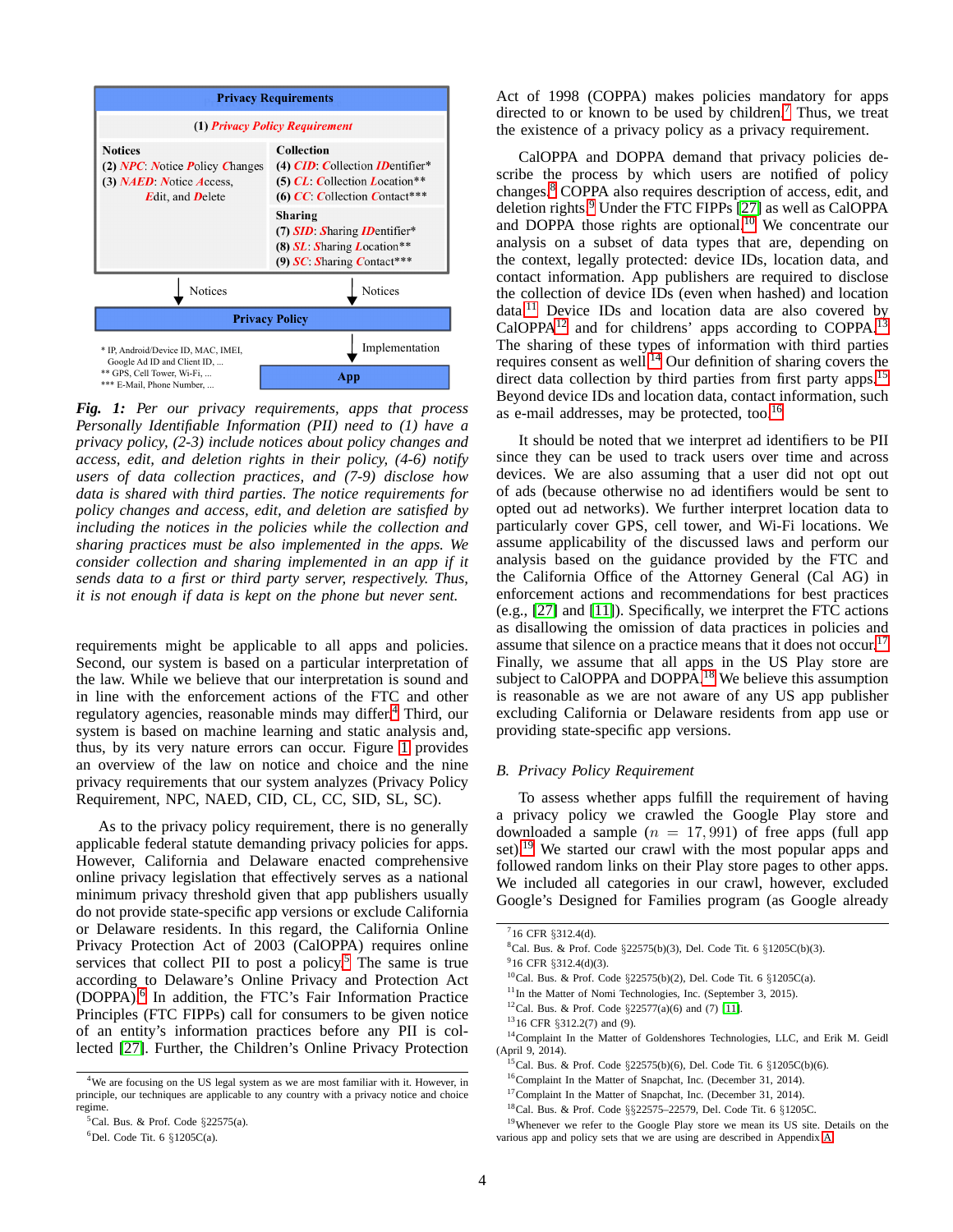<span id="page-4-0"></span>

*Fig. 2: We analyze 17,991 free apps, of which 9,295 (52%) link to their privacy policy from the Play store (left). Out of the remaining apps, 6,198 (71%) appear to lack a policy while engaging in at least one data practice (i.e., PII is processed) that would require them to have one (right).*

requires apps in this program to have a policy) and Android Wear (as we want to focus on mobile apps). We assume that our sample is representative in terms of app categories, which we confirmed with a two-sample Kolmogorov-Smirnov goodness of fit test (two-tailed) against a sample of a million apps [\[49\]](#page-14-25). We could not reject the null hypothesis that both were drawn from the same distribution (i.e.,  $p > 0.05$ ). However, while the Play store hosts a long tail of apps that have fewer than 1K installs (56%) [\[49\]](#page-14-25), we focus on more popular apps as our sample includes only 3% of such apps.

**Potential Privacy Policy Requirement Inconsistencies.** Out of all policies in the full app set we found that  $n = 9,295$ apps provided a link to their policy from the Play store (full policy set) and  $n = 8,696$  apps lacked such. As shown in Figure [2,](#page-4-0) our results suggest that 71% (6,198/8,696) apps without a policy link are indeed not adhering to the policy requirement. We used the Play store privacy policy links as proxies for actual policies, which we find reasonable since regulators requested app publishers to post such links [\[30\]](#page-13-21), [\[11\]](#page-13-20) and app store owners obligated themselves to provide the necessary functionality [\[10\]](#page-13-22). The apps in the full app set were offered by a total of 10,989 publishers, and their app store pages linked to 6,479 unique privacy policies.

We arrive at 71% after making two adjustments. First, if an app does not have a policy it is not necessarily noncompliant with the policy requirement. After all, apps that are not processing PII are not obligated to have a policy. Indeed, we found that 12% (1,020/8,696) of apps without a policy link are not processing PII and, thus, accounted for those apps. Second, despite the regulators' requests to post policy links in the Play store, some app publishers may still decide to post their policy elsewhere (e.g., inside their app). To account for that possibility we randomly selected 40 apps from our full app set that did not have a policy link in the Play store but processed PII. We found that 83% (33/40) do not seem to have a policy posted anywhere (with a Clopper-Pearson confidence interval (CI) ranging from 67% to 93% at the 95%

<span id="page-4-2"></span>

*Fig. 3: A linear regression model with the last app update year as independent variable and the percentage of apps without a policy link as dependent variable gives*  $r^2 = 0.79$  *(top). In addition, a polynomial regression model using the number of installs as independent variable results in a multiple*  $r^2 = 0.9$ *(bottom).*

level based on a two-tailed binomial test). $20$  Thus, accounting for an additional 17% (1,478/8,696) of apps having a policy elsewhere leaves us with  $100\% - 12\% - 17\% = 71\%$  out of  $n = 8,696$  apps to be potentially non-compliant with the policy requirement.

**Predicting Potential Privacy Policy Requirement Inconsistencies.** As it appears that apps with frequent updates typically have a policy, we evaluate this hypothesis on our full app set using Pearson's Chi square test of independence. Specifically, it is our null hypothesis that whether an app has a policy is independent from the year when it was most recently updated. As the test returns  $p \le 0.05$ , we can reject the null hypothesis at the 95% confidence level. Indeed, as shown in the linear regression model of Figure [3](#page-4-2) (top), apps with recent update years have more often a policy than those that were updated longer ago. In addition to an app's update year there are other viable predictors. As shown in the polynomial regression model of Figure [3](#page-4-2) (bottom) the number of installs is insightful. Apps with high install rates have more often a policy than apps with average install rates ( $p \leq 0.05$ ). Surprisingly, the same is also true for apps with low install rates. An explanation could be that those are more recent apps that did not yet gain popularity. Indeed, apps with low install rates are on average more recently updated than apps with medium rates. For example, apps with 500 to 1K installs were on average updated on March 15, 2015 while apps with 50K to 100K installs have an average update date as of January 23, 2015.

Further, apps with an Editors' Choice or Top Developer badge usually have a policy, which is also true for apps that offer in-app purchases. It is further encouraging that apps with a content rating for younger audiences often have a policy.

<span id="page-4-1"></span><sup>20</sup>All CIs in this paper are based on a two-tailed binomial test and the Clopper-Pearson interval at the 95% level.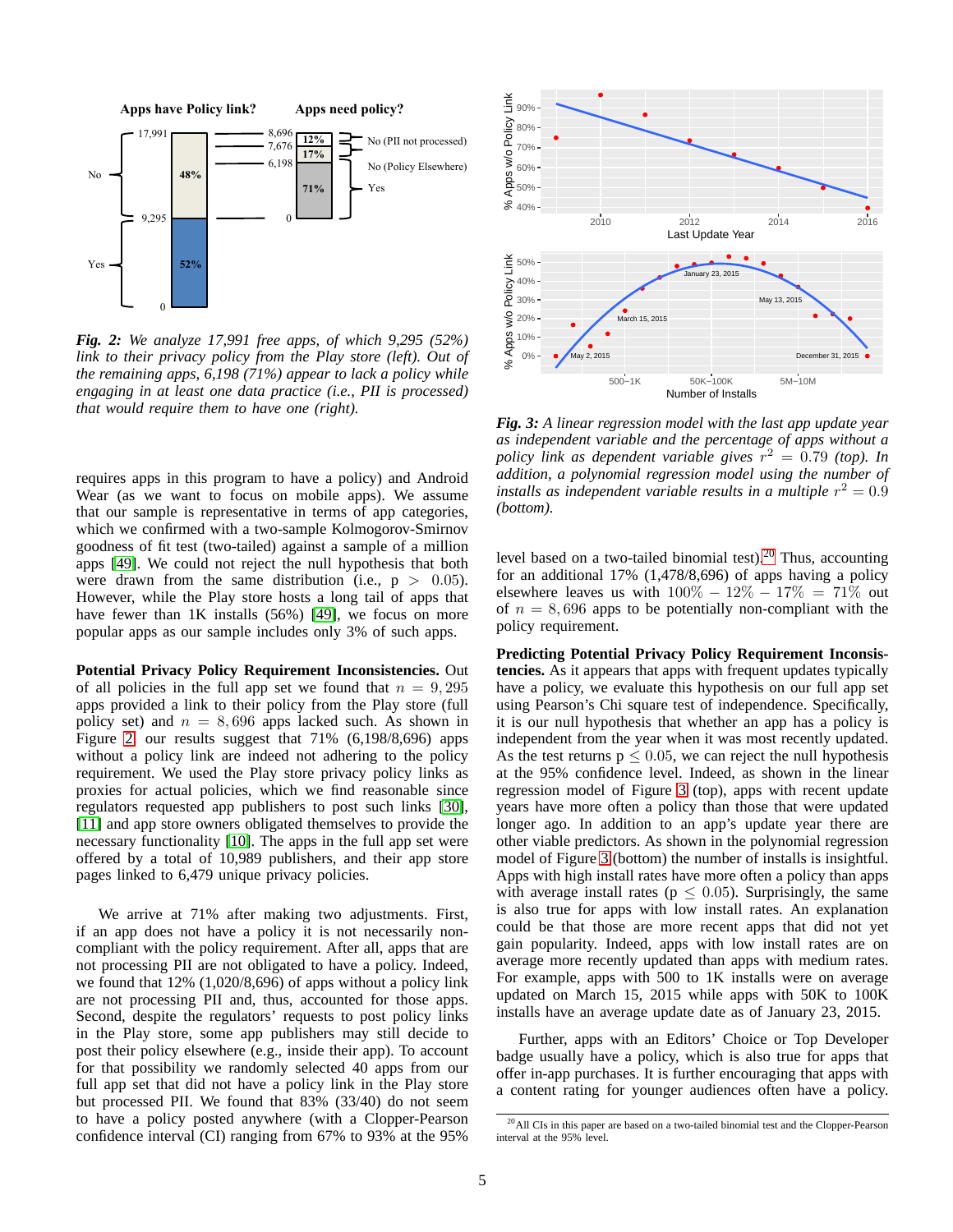<span id="page-5-2"></span>

| <b>Practice</b> | No. Ann | $Ag_{pol}$ | $%$ $Ag_{pol}$ | $Fleiss_{pol}/Krip_{pol}$ |
|-----------------|---------|------------|----------------|---------------------------|
| NPC.            | 395     | 86/115     | 75%            | 0.64                      |
| <b>NAED</b>     | 414     | 80/115     | 70%            | 0.59                      |
| <b>CID</b>      | 449     | 92/115     | 80%            | 0.72                      |
| CL              | 326     | 85/115     | 74%            | 0.64                      |
| CC              | 830     | 86/115     | 75%            | 0.5                       |
| <b>SID</b>      | 90      | 101/115    | 88%            | 0.76                      |
| SL              | 51      | 95/115     | 83%            | 0.48                      |
| <b>SC</b>       | 276     | 85/115     | 74%            | 0.58                      |

*TABLE I: Absolute numbers of annotations (No. Ann) and various agreement measures, specifically, absolute agreements (Ag*pol*), percentage agreements (% Ag*pol*), Fleiss'* κ *(Fleiss*pol*), and Krippendorff's* α *(Krip*pol*). All agreement measures are computed on the full corpus of 115 policies and on a per-policy basis (e.g., for 92 out of 115 policies the annotators agreed on whether the policy allows collection of identifiers).*

Most apps for Everyone  $10+ (75\%)$ , Teen  $(65\%)$ , and Mature 17+ (66%) audiences have a policy while apps that have an Everyone rating  $(52%)$  or are unrated  $(30%)$  often lack one.<sup>[21](#page-5-1)</sup> Further, various app categories are particularly susceptible for not having a policy. Apps in the Comics (20%), Libraries & Demo (10%), Media & Video (28%), and Personalization (28%) categories have particularly low policy percentages, as compared to an average of 52% of apps having a policy across categories. Combining these predictors enables us to zoom in to areas of apps that are unlikely to have a policy. For instance, in the Media & Video category the percentage of apps with a policy decreases from 28% for rated apps to 12% for unrated apps. A similar decrease occurs in the Libraries & Demo category from 10% to 8%.

## <span id="page-5-0"></span>*C. Privacy Policy Content*

We now move from examining whether an app has a policy to the analysis of policy content (i.e., privacy requirements 2-9 in Figure [1\)](#page-3-2). As a basis for our evaluation we use manually created policy annotations.

*1) Inter-annotator Agreement:* For training and testing of our policy classifiers we leverage the OPP-115 corpus [\[67\]](#page-14-26)—a corpus of 115 privacy policies annotated by ten law students that includes 2,831 annotations for the practices discussed in this study. The annotations, which are described in detail in [\[67\]](#page-14-26), serve as the ground-truth for evaluating our classifiers. Each annotator annotated a mean of 34.5 policies (median 35). We select annotations according to majority agreement (i.e., two out of three annotators agreed on it). As it is irrelevant from a legal perspective how often a practice is described in a policy, we measure whether annotators agree that a policy describes a given practice at least once.

High inter-annotator agreement signals the reliability of the ground-truth on which classifiers can be trained and tested. As agreement measures we use Fleiss'  $\kappa$  and Krippendorff's  $\alpha$ , which indicate that agreement is good above 0.8, fair between 0.67 and 0.8, and doubtful below 0.67 [\[47\]](#page-14-27). From our results in Table [I](#page-5-2) it follows that the inter-annotator agreement for collection and sharing of device IDs with respective values

<span id="page-5-3"></span>

NPC (4.2) NAED (3.9) CID (1.8) CL (3.9) CC (2.7) SID (2.7) SL (4.2) SC (3.9)

*Fig. 4: Analysis of systematic disagreement among annotators for the different data practices with binomial tests. Larger p values mean fewer disagreements. If there are no disagreements, we define*  $p = 1$ *. An annotator can be in the minority when omitting an annotation that the two other annotators made (top) or adding an extra annotation (bottom). Our results show few instances of systematic disagreement. The numbers in parentheses show the average numbers of absolute disagreements per annotator for the respective practices.*

of 0.72 and 0.76 is fair. However, it is below 0.67 for the remaining classes. While we would have hoped for stronger agreement, the annotations with the observed agreement levels can still provide reliable ground-truth as long as the classifiers are not misled by patterns of systematic disagreement, which can be explored by analyzing the disagreeing annotations [\[57\]](#page-14-28).

To analyze whether disagreements contain systematic patterns we evaluate how often each annotator disagrees with the other two annotators. If he or she is in a minority position for a statistically significant number of times, there might be a misunderstanding of the annotation task or other systematic reason for disagreement. However, if there is no systematic disagreement, annotations are reliable despite low agreement levels [\[57\]](#page-14-28). Assuming a uniform distribution each annotator should be in the minority in 1/3 of all disagreements. We test this assumption with the binomial test for goodness of fit. Specifically, we use the binomial distribution to calculate the probability of an annotator being  $x$  or more times in the minority by adding up the probability of being exactly  $x$  times in the minority, being  $x + 1$  times in the minority, up to  $x + n$ (that is, being always in the minority), and comparing the result to the expected probability of 1/3. We use a one-tailed test as we are not interested in finding whether an annotator is fewer times in the minority than in 1/3 of the disagreements.

As shown in Figure [4,](#page-5-3) we only found few cases with systematic disagreement. More specifically, for 7% (11/160) of disagreements we found statistical significance ( $p \leq 0.05$ ) for rejecting the null hypothesis at the 95% confidence level that the disagreements are equally distributed. We see that nearly half of the systematic disagreements occur for Gil. However, excluding Gil's and other affected annotations from the training

<span id="page-5-1"></span><sup>&</sup>lt;sup>21</sup>Ratings follow the Entertainment Software Rating Board (ESRB) [\[24\]](#page-13-23).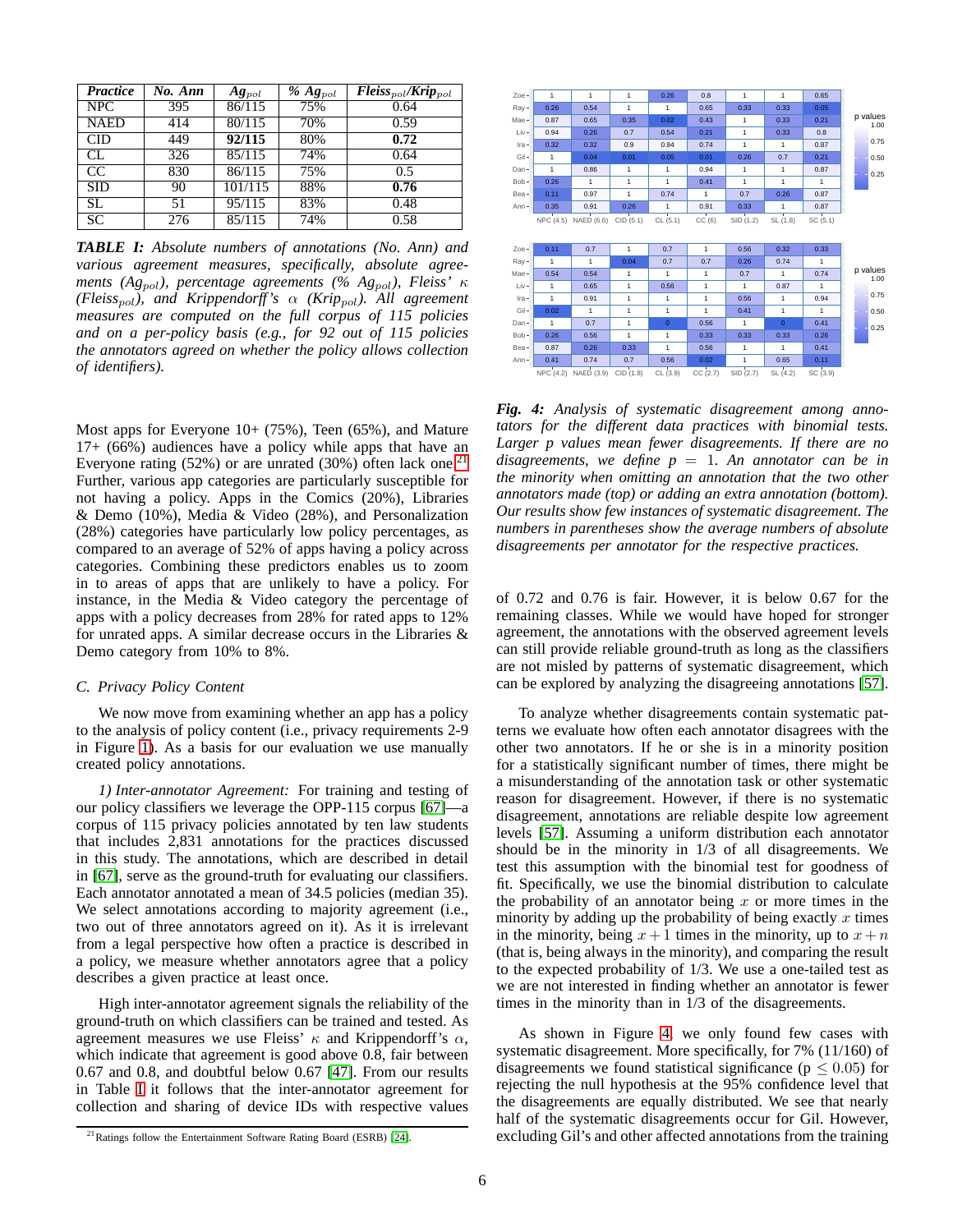<span id="page-6-1"></span>

| <b>Classifier</b><br>Practice |                                | Parameters                         | <b>Base</b> | $Acc_{pol}$ | 95% CI        | $\boldsymbol{Prec}_{\textit{nea}}$ | $Rec_{neq}$ | $F-I_{neq}$ | $F-I_{pos}$              | Pos         |
|-------------------------------|--------------------------------|------------------------------------|-------------|-------------|---------------|------------------------------------|-------------|-------------|--------------------------|-------------|
|                               |                                |                                    | $(n=40)$    | $(n=40)$    | $(n=40)$      | $(n=40)$                           | $(n=40)$    | $(n=40)$    | $(n=40)$                 | $(n=9,050)$ |
| <b>NPC</b>                    | <b>SVM</b>                     | RBF kernel, weight                 | 0.7         | 0.9         | $0.76 - 0.97$ | 0.79                               | 0.92        | 0.85        | 0.93                     | 46%         |
| <b>NAED</b>                   | <b>SVM</b>                     | linear kernel                      | 0.58        | 0.75        | $0.59 - 0.87$ | 0.71                               | 0.71        | 0.71        | 0.78                     | $36\%$      |
| $\overline{\rm CD}$           | Log. Reg.                      | LIBLINEAR solver                   | 0.65        | 0.83        | $0.67 - 0.93$ | 0.77                               | 0.71        | 0.74        | 0.87                     | 46%         |
| CL.                           | <b>SVM</b>                     | linear kernel                      | 0.53        | 0.88        | $0.73 - 0.96$ | 0.83                               | 0.95        | 0.89        | 0.86                     | 34%         |
| CC                            | $\overline{\text{Log}}$ . Reg. | LIBLINEAR, L <sub>2</sub> , weight | 0.8         | 0.88        | $0.73 - 0.96$ | 0.71                               | 0.63        | 0.67        | 0.92                     | 56%         |
| <b>SID</b>                    | Log. Reg.                      | LBFGS solver, L2                   | 0.88        | 0.88        | $0.73 - 0.96$ | 0.94                               | 0.91        | 0.93        | 0.55                     | 10%         |
| SL.                           | <b>SVM</b>                     | linear kernel, weight              | 0.95        | 0.93        | $0.8 - 0.98$  | 0.97                               | 0.95        | 0.96        | $\overline{\phantom{0}}$ | 12%         |
| <b>SC</b>                     | <b>SVM</b>                     | poly kernel (4 degrees)            | 0.73        | 0.78        | $0.62 - 0.89$ | 0.79                               | 0.93        | 0.86        | 0.47                     | 6%          |

*TABLE II: Classifiers, parameters, and classification results for the policy test set (n=40) and the occurrence of positive classifications (Pos) in a set of n=9,050 policies (full app/policy set). We obtained the best results by always setting the regularization constant to* C = 1 *and for NPC, CC, and SL adjusting weights inversely proportional to class frequencies with scikit-learn's class\_weight (weight). Except for the SL practice, all classifiers' accuracies (Acc<sub>pol</sub>) reached or exceeded the baseline (Base) of always selecting the most often occurring class in the training set.*  $Prec_{neq}$ *,*  $Rec_{neq}$ *, and*  $F-1_{neq}$  *are the scores for the negative classes (e.g., data is not collected or shared) while F-1*pos *is the F-1 score for positive classes.*

```
1 def location_feature_extraction(policy):
2
   3 data_type_keywords = ['geo', 'gps']
4 action_keywords = ['share', 'partner']
   5 relevant_sentences = ''
   6 feature_vector = ''
7
   for sentence in policy:
9 for keyword in data_type_keywords:
10 if (keyword in sentence):
11 relevant_sentences += sentence
12
13 words = tokenize(relevant_sentences)
14 bigrams = ngrams(words, 2)
15
16 for bigram in bigrams:
17 for keyword in action_keywords:
18 if (keyword in bigram):
19 feature_vector += bigram, bigram[0],
         bigram[1]
20
21 return feature_vector
```
*Listing 1: Pseudocode for the location sharing practice.*

set for our classifiers had only little noticeable effect. For some practices the classification accuracy slightly increased, for others it slightly decreased. Thus, we believe that our annotations are sufficiently reliable to serve as ground-truth for our classifiers. As other works have already explored, low levels of agreement in policy annotations are common and do not necessarily reflect their unreliability [\[56\]](#page-14-10), [\[72\]](#page-14-4). In fact, different from our approach here, it could be argued that an annotator's addition or omission of an annotation is not a disagreement with the others' annotations to begin with.

<span id="page-6-3"></span>*2) Feature Selection:* One of the most important tasks for correctly classifying data practices described in privacy policies is appropriate feature selection. Listing [1](#page-6-0) shows a simplified example of our algorithm for the location sharing practice. Using information gain and tf-idf we identified the most meaningful keywords for each practice and created sets of keywords. One set of keywords refers to the data type of the practices (e.g., for the location sharing practice geo and gps) and is used to extract all sentences from a policy that contain at least one of the keywords. On these extracted sentences we are using a second set of keywords that refers to the actions of a data practice (e.g., for the location sharing practice share and partner) to create unigram and bigram feature vectors [\[72\]](#page-14-4). Thus, for example, if the keyword "share" is encountered, the bigrams "not share" or "will share" would be extracted if the words before "share" are "not" and "will," respectively. The feature vectors created from bigrams (and unigrams) are then used to classify the practices. If no keywords are extracted, the classifier will select the negative class. We applied the Porter stemmer to all processed text.

For finding the most meaningful features as well as for the subsequent classifier tuning we performed nested crossvalidation with 75 policies separated into ten folds in the inner loop and 40 randomly selected policies as held out test set (policy test set). We used the inner cross-validation to select the optimal parameters during the classifier tuning phase and the held out policy test set for the final measure of classification performance. We stratified the inner cross-validation to avoid misclassifications due to skewed classes. After evaluating the performance of our classifiers with the policy test set we added the test data to the training data for the final classifiers to be used in our large-scale analysis.

<span id="page-6-2"></span>*3) Classification:* During the tuning phase we prototyped various classifiers with scikit-learn [\[51\]](#page-14-29), a Python library. Support vector machines and logistic regression had the best performance. We selected classification parameters individually for each data practice.

**Classifier Performance for Policy Test Set.** The classification results for our policy test set, shown in Table [II,](#page-6-1) suggest that the ML analysis of privacy policies is generally feasible. For the negative classifications our classifiers achieve  $F-I_{neq}$  scores between 0.67 and 0.96. These scores are the most important measures for our task because the identification of a potential privacy requirement inconsistency demands that a practice occurring in an app is *not* covered by its policy (§ [V-A\)](#page-9-1). Consequently, it is less problematic that the sharing practices, which are skewed towards the negative classes, have relatively low *F-1*<sub>pos</sub> scores of 0.55 (SID) and 0.47 (SC) or could not be calculated (SL) due to a lack of true positives in the policy test set.

**Classification Results for Full App/Policy Set.** We applied our classifiers to the policies in the full app/policy set with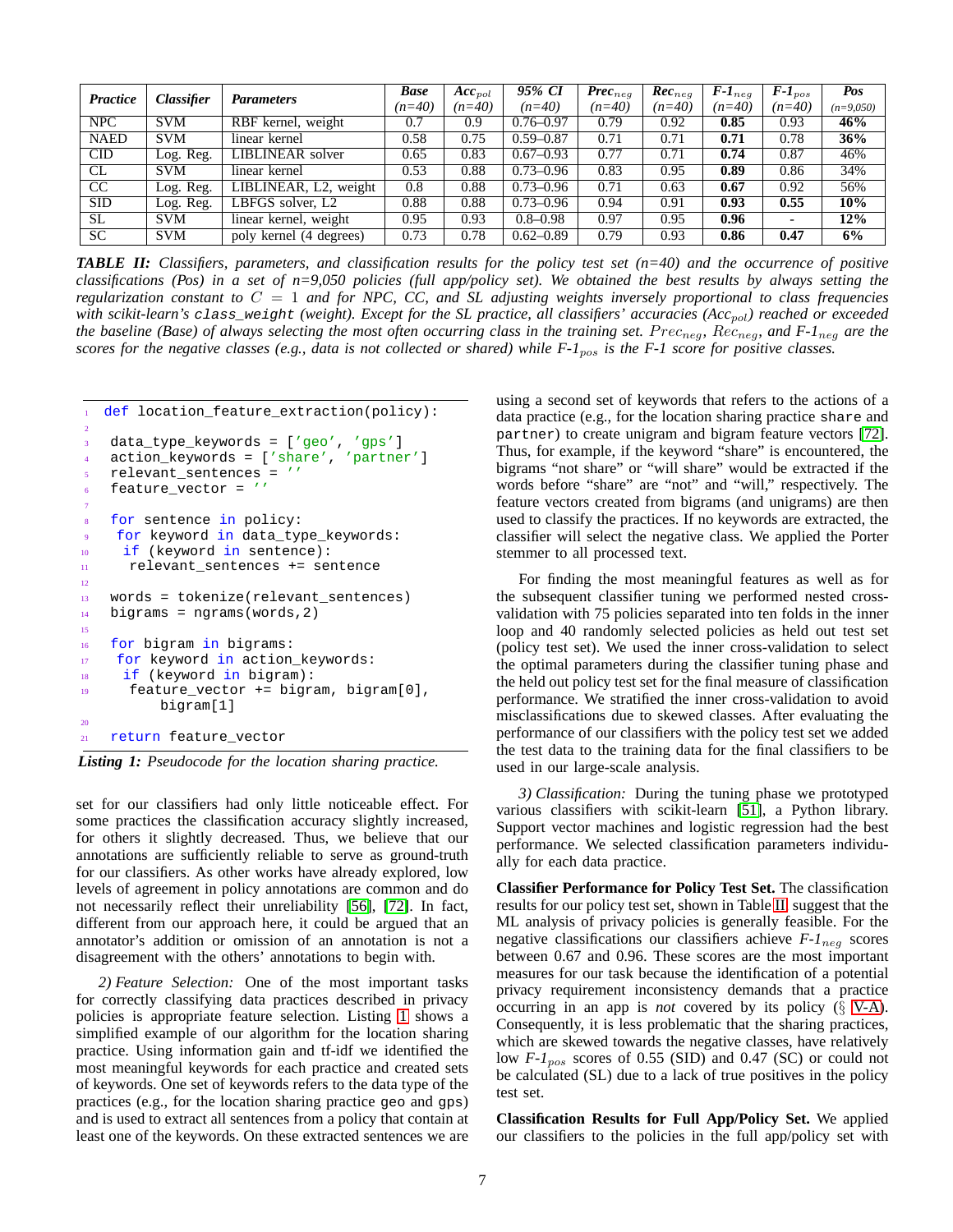<span id="page-7-3"></span>

*Fig. 5: (1) Our system first crawls the US Google Play store for free apps. (2) Then, it performs for each app a static analysis. Specifically, it applies permission extraction, call graph creation, and call ID analysis, the latter of which is based on Android system and third party APIs. (3) Finally, results for the collection and sharing practices are generated and stored.*

 $n = 9,050$  policies. We obtained this set by adjusting our full policy set  $(n = 9, 295)$  to account for the fact that not every policy link might actually lead to a policy: for 40 randomly selected apps from our full policy set we checked whether the policy link in fact lead to a policy, which was the case for 97.5% (39/40) of links (with a CI of 0.87 to 1 at the 95% level). As the other 2.5%, that is, one link, lead to some other page and would not contain any data practice descriptions, we randomly excluded from the full policy set  $2.5\% = 245$  of policies without any data practice descriptions leaving us with  $n = 9,295 - 245 = 9,050$  policies in the full app/policy set. We emphasize that this technique does not allow us to determine whether the 245 documents actually did not contain a policy or had a policy that did not describe any practices. However, in any case the adjustment increases the occurrence of positive data practice instances in the full app/policy set keeping discrepancies between apps and policies at a conservative level as some apps for which the analysis did not find any data practice descriptions are now excluded.<sup>[22](#page-7-1)</sup>

It appears that many privacy policies fail to satisfy privacy requirements. Most notably, per Table [II,](#page-6-1) only 46% describe the notification process for policy changes, a mandatory requirement for apps under California and Delaware law. Similarly, only 36% of policies contain a statement on user access, edit, and deletion rights, which COPPA requires for childrens' apps, that is, apps intended for children or known to be used by children. For the sharing practices we expected more policies to engage in the SID, SL, and SC practices. The respective 10%, 12%, and 6% are rather small percentages for a presumably widely occurring practice, especially, given our focus on policies of free apps that often rely on targeted advertising.

**Runtime Performance and Failure Rate.** The analysis of all practices for the policies in the full app/policy set required about half an hour in total running ten threads in parallel on an Amazon Web Services (AWS) EC2 instance m4.4xlarge with 2.4 GHz Intel Xeon E5-2676 v3 (Haswell), 16 vCPU, and 64 GiB memory [\[2\]](#page-13-24). The feature extraction took up the majority of time and the training and classification finished in about one minute. There was no failure in extracting policy features or analyzing policies.

# IV. MOBILE APP ANALYSIS

<span id="page-7-0"></span>In order to compare our policy analysis results to what apps actually appear to do we now discuss our app analysis approach. We begin with our system design  $(\S$  [IV-A\)](#page-7-2) and follow up with the system's analysis results  $(\S$  [IV-B\)](#page-8-0).

## <span id="page-7-2"></span>*A. App Analysis System Design*

Our app analysis system is based on Androguard [\[20\]](#page-13-12), an open source static analysis tool written in Python that provides extensible analytical functionality. Apart from the manual intervention in the construction and testing phase, our system's analysis is fully automated. Figure [5](#page-7-3) shows a sketch of our system architecture. A brief example for sharing of device IDs will convey the basic program flow of our datadriven static analysis.

For each app our system builds an API invocation map, which is utilized as a partial call graph (call graph creation). To illustrate, for sharing of device IDs all calls to the android.telephony.TelephonyManager.getDeviceId API are included in the call graph because the caller can use it to request a device ID. All calls to this and other APIs for requesting a device ID are added to the graph and passed to the identification routine (call ID analysis), which checks the package names of the callers against the package names of third party libraries to detect sharing of data. We focus on a set of ten popular libraries, which are listed in Table [III.](#page-8-1)<sup>[23](#page-7-4)</sup> In order to make use of the getDeviceId API a library needs the READ\_PHONE\_STATE permission. Only if the analysis detects that the library has the required permission (permission extraction), the app is classified as sharing device IDs with third parties.<sup>[24](#page-7-5)</sup> We identified relevant Android API calls for the types of information we are interested in and the permission each call requires by using PScout [\[6\]](#page-13-13).

Our static analysis is informed by a manual evaluation of Android and third party APIs. Because sharing of data most often occurs through third party libraries [\[23\]](#page-13-16), we can leverage the insight that the observation of data sharing for a given library allows extension of that result to all apps

<span id="page-7-1"></span> $22$ We also checked the random sample of 40 apps for policies dynamically loaded via JavaScript because for such policies the feature extraction would fail. We had observed such dynamic loading before. However, as neither of the policies in the sample was loaded dynamically, we do not make an adjustment in this regard.

<span id="page-7-4"></span><sup>&</sup>lt;sup>23</sup>The limitation on a small set of libraries allows us to manually analyze the library functions freeing us from using resource-intensive data flow analysis techniques in our app analysis. However, in principle, it is possible to include more libraries.

<span id="page-7-5"></span><sup>&</sup>lt;sup>24</sup>Android's permission model as of Android 6.0 does not distinguish between permissions for an app and permissions for the app's libraries, which, thus, can request all permissions of the app.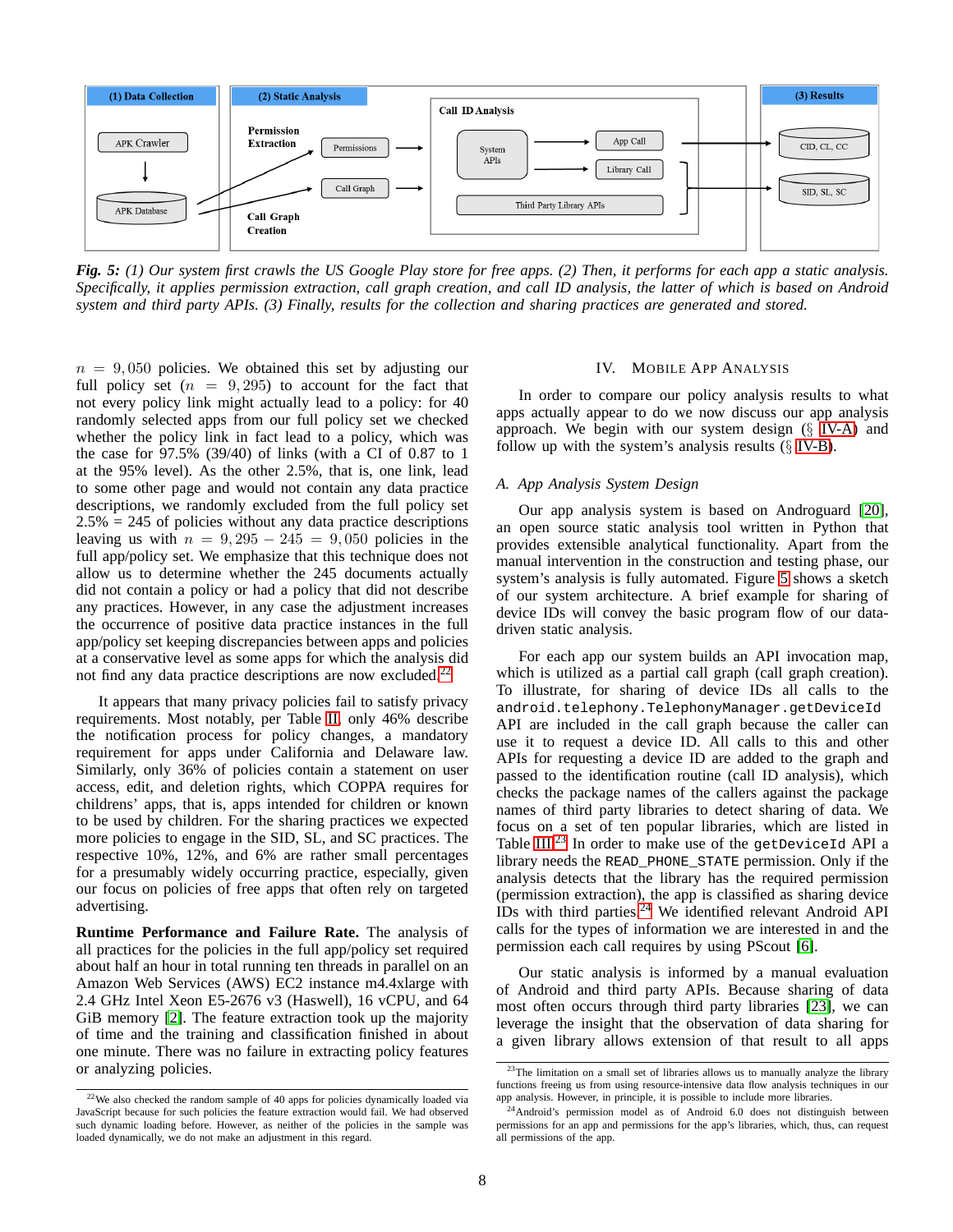<span id="page-8-1"></span>

| 3rd Party Library       |
|-------------------------|
| Crashlytics/Fabric      |
| Crittercism/Aptel.      |
| <b>Flurry Analytics</b> |
| <b>Google Analytics</b> |
| Umeng                   |
| $AdMob*$                |
| InMobi*                 |
| $MoPub*$                |
| MillennialMedia*        |
| StartApp*               |

*TABLE III: Ad\* and analytics libraries.*

| <b>Pract</b> | <b>Base</b> | $\boldsymbol{Acc}_{app}$ | 95% CI        | $\textit{Prec}_{pos}$ | $Rec_{pos}$ | $F-I_{pos}$ | $F-I_{neg}$ | . Pos $_{w/\ pol}$ | $+$ Pos <sub>w/0</sub> pol |
|--------------|-------------|--------------------------|---------------|-----------------------|-------------|-------------|-------------|--------------------|----------------------------|
|              | $(n=40)$    | $(n=40)$                 | $(n=40)$      | $(n=40)$              | $(n=40)$    | $(n=40)$    | $(n=40)$    | $(n=9,295)$        | $(n=8,696)$                |
| <b>CID</b>   | $0.8\,$     | 0.9                      | $0.76 - 0.97$ | 0.89                  |             | 0.94        | 0.67        | 95%                | 87%                        |
| CL           | 0.55        | 0.8                      | $0.64 - 0.91$ | 0.73                  |             | 0.85        | 0.71        | 66%                | 49%                        |
| <b>CC</b>    | 0.78        |                          | $0.91 - 1$    |                       |             |             |             | 25%                | 12%                        |
| <b>SID</b>   | 0.68        | 0.95                     | $0.83 - 0.99$ |                       | 0.93        | 0.96        | 0.93        | 71%                | 62%                        |
| <b>SL</b>    | 0.93        |                          | $0.91 - 1$    |                       |             |             |             | 20%                | 16%                        |
| <b>SC</b>    | 0.98        |                          | $0.91 - 1$    |                       |             |             |             | 2%                 | 0%                         |

*TABLE IV: App analysis results for the app test set (n=40) and the percentages of practices' occurrences in the full app set (n=17,991). More specifically,*  $Pos_w/p$  *pol and*  $Pos_w/p$  *pol are showing what percentage of apps engage in a given practice for the subset of apps in the full app set with a policy (n=9,295) and without a policy (n=8,696), respectively. We measure precision, recall, and F-1 score for the positive and negative classes with the* pos *and* neg *subscripts designating the respective scores.*

using the same library [\[35\]](#page-14-12). As the top libraries have the farthest reach [\[35\]](#page-14-12) we focus on those. We used AppBrain [\[3\]](#page-13-25) to identify the ten most popular libraries by app count that process device ID, location, or contact data. To the extent we were able to obtain them we also analyzed previous library versions dating back to 2011. After all, apps sometimes continue to use older library versions even after the library has been updated. For each library we opened a developer account, created a sample app, and observed the data flows from the developer perspective. For these apps as well as for a sample of Google Play store apps that implement the selected libraries we additionally observed their behavior from the outside by capturing and decrypting packets via a man-inthe-middle attack and a fake certificate [\[54\]](#page-14-30). We also analyzed library documentations. These exercises allowed us to evaluate which data types were sent out to which third parties.

# <span id="page-8-0"></span>*B. App Analysis Results*

**Performance Results for App Test Set.** Before exploring the analysis results for the full app set we discuss the performance of our app analysis on a set of 40 apps (app test set), which we selected randomly from the publishers in the policy test set (to obtain corresponding app/policy test pairs for our later performance analysis of potential privacy requirement inconsistencies in  $\S$  [V-A\)](#page-9-1). To check whether the data practices in the test apps were correctly analyzed by our system we dynamically observed and decrypted the data flows from the test apps to first and third parties, performed a manual static analysis for each test app with Androguard [\[20\]](#page-13-12), and studied the documentations of third party libraries. Thus, for example, we were able to infer from the proper implementation of a given library that data is shared as explained in the library's documentation. We did not measure performance based on micro-benchmarks, such as DroidBench [\[4\]](#page-13-15), as those do not fully cover the data practices we are investigating.

In the context of potential inconsistencies  $(\S V-A)$  $(\S V-A)$  correctly identifying positive instances of apps' collection and sharing practices is more relevant than identifying negative instances because only practices that *are* occurring in an app need to be covered in a policy. Thus, the results for the data practices with rarely occurring positive test cases are especially noteworthy: CC, SL, and SC all reached  $F-I_{pos} = 1$  indicating that our static analysis is able to identify positive practices even if they rarely occur. Further, the  $F-1_{pos}$  scores, averaging to a mean of 0.96, show the overall reliability of our approach. For all practices the accuracy is also above the baseline of always selecting the test set class that occurs the most for a given practice. Overall, as shown in Table [IV,](#page-8-1) our results demonstrate the general reliability of our analysis.

**Data Practice Results for Full App Set.** For all six data practices we find a mean of 2.79 occurring practices per app for apps with policies and 2.27 occurrences for apps without policies. As all practices need to be described in a policy per our privacy requirements (§ [III-A\)](#page-2-2), it is already clear that there are substantial amounts of potential inconsistencies between apps and policies simply due to missing policies. For example, the SID practice was detected in 62% of apps that did not have a policy (Table [IV\)](#page-8-1), which, consequently, appear to be potentially non-compliant with privacy requirements. Furthermore, for apps that had a policy only 10% disclosed the SID practice (Table [II\)](#page-6-1) while it occurred in 71% of apps (Table [IV\)](#page-8-1). Thus, 61% of those apps are potentially non-compliant in this regard. The only practices for which we cannot immediately infer the existence of potential inconsistencies are the CC and SC practices with policy disclosures of 56% and 6% and occurrences in apps of 25% and 2%, respectively. We can think of two reasons for this finding.

First, there could be a higher sensitivity among app publishers to notify users of practices related to contact data compared to practices that involve device identifiers and location data. Publishers may categorize contact data more often as PII. Second, different from device ID and location data, contact information is often provided by the user through the app interface bypassing the APIs that we consider for our static analysis (most notably, the android.accounts.AccountManager.getAccounts API). Thus, our result demonstrates that the analysis approach has to be custom-tailored to each data type and that the user interface should receive heightened attention in future works [\[62\]](#page-14-11). It also illustrates that our results only represent a lower bound, particularly, for the sharing practices (SID, SL, SC), which are limited to data sent to the ten publishers of the libraries in Table [III.](#page-8-1)

**Limitations.** There are various limitations of our static analysis. At the outset our approach is generally subject to the same limitations that all static analysis techniques for Android are facing, most notably, the difficulties of analyzing native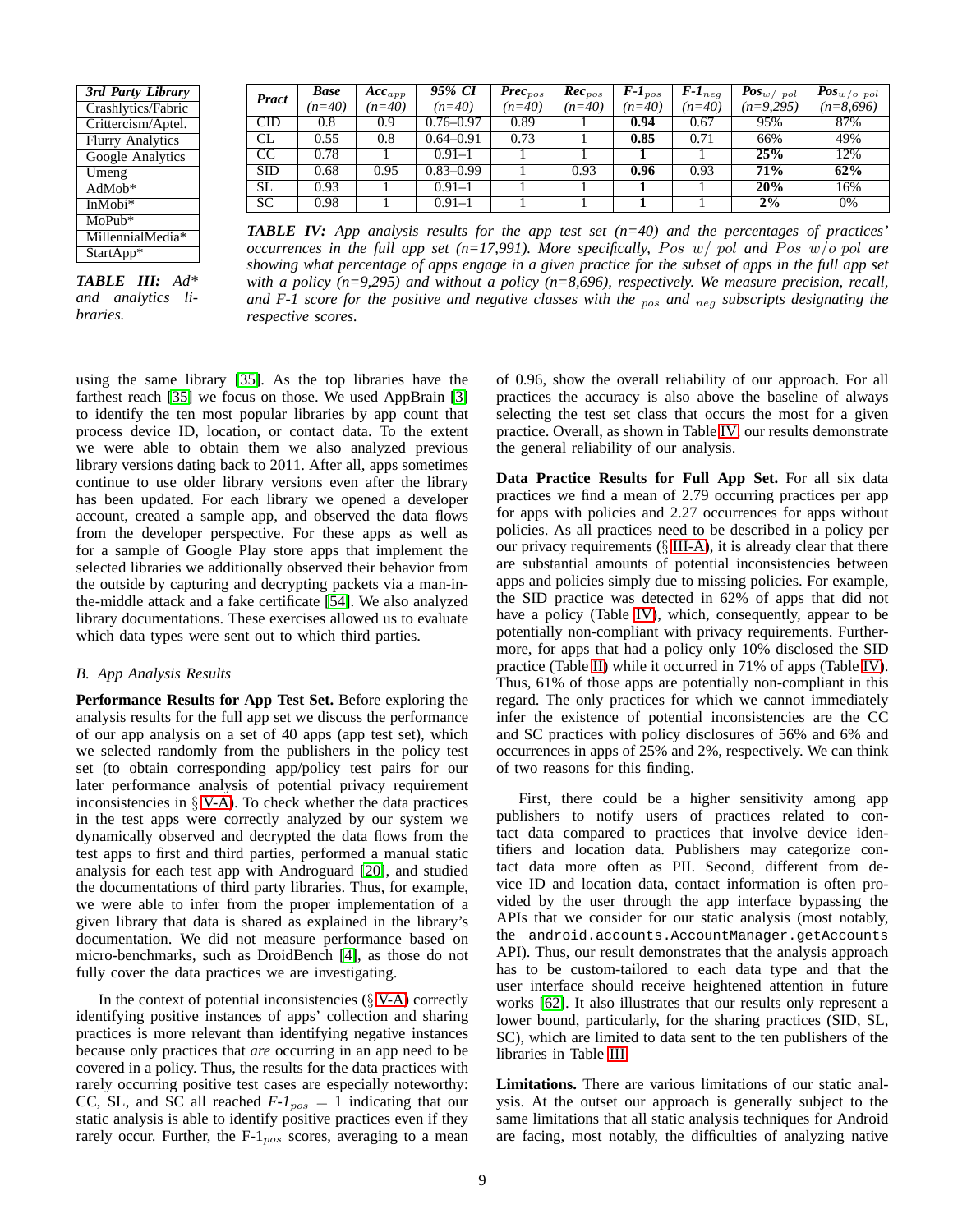<span id="page-9-2"></span>

| Practice   | Acc      | $Acc_{pol}$ $Acc_{app}$ | 95% CI        | $Prec_{pos}$             | $Rec_{pos}$ | $F-I_{pos}$              | $F-I_{neq}$ | <b>MCC</b> | TP, FP, TN, FN | <i>Inconsistent</i> |
|------------|----------|-------------------------|---------------|--------------------------|-------------|--------------------------|-------------|------------|----------------|---------------------|
|            | $(n=40)$ | $(n=40)$                | $(n=40)$      | $(n=40)$                 | $(n=40)$    | $(n=40)$                 | $(n=40)$    | $(n=40)$   | $(n=40)$       | $(n=9,050)$         |
| <b>CID</b> | 0.95     | 0.74                    | $0.83 - 0.99$ | 0.75                     |             | 0.86                     | 0.97        | 0.84       | 6, 2, 32, 0    | 50%                 |
| CL.        | 0.83     | 0.7                     | $0.67 - 0.93$ | 0.54                     |             | 0.7                      | 0.88        | 0.65       | 8, 7, 25, 0    | 41%                 |
| CC         |          | 0.88                    | $0.91 - 1$    | $\overline{\phantom{0}}$ |             | $\overline{\phantom{0}}$ |             |            | 0, 0, 40, 0    | 9%                  |
| <b>SID</b> | 0.85     | 0.84                    | $0.7 - 0.94$  | 0.93                     | 0.74        | 0.82                     | 0.87        | 0.71       | 14, 1, 20, 5   | 63%                 |
| SL.        |          | 0.93                    | $0.91 - 1$    |                          |             |                          |             |            | 3, 0, 37, 0    | 17%                 |
| <b>SC</b>  |          | 0.78                    | $0.91 - 1$    |                          |             |                          |             |            | 1, 0, 39, 0    | 2%                  |

*TABLE V: Results for identifying potential privacy requirement inconsistencies in the app/policy test set (n=40) and the percentage of such potential inconsistencies for all 9,050 app/policy pairs (Inconsistent). Assuming independence of policy and app accuracies, Acc*pol· *Acc*app*, that is, the product of policy analysis accuracy (Table [II\)](#page-6-1) and app analysis accuracy (Table [IV\)](#page-8-1), indicates worse results than the directly measured accuracy. The Matthews correlation coefficient (MCC), which is insightful for evaluating classifiers in skewed classes, indicates a positive correlation between observed and predicted classes.*

code, obfuscated code, and indirect techniques (e.g., reflection). However, there are various considerations that ameliorate exposure of our approach to these challenges. First, if an app or a library uses native code, it cannot hide its access to Android System APIs [\[35\]](#page-14-12). In addition, the use of native code in ad libraries is minimal [\[45\]](#page-14-17). Indeed, we have rarely encountered native code in our analysis. Similarly, the need to interact with a variety of app developers effectively prohibits the use of indirect techniques [\[9\]](#page-13-26). However, code obfuscation in fact presents an obstacle. Our static analysis failed in 0.4% (64/18,055) of all cases due to obfuscation (i.e., an app's Dex file completely in bytecode). However, our failure rate improves over the closest comparable rate of 21% [\[62\]](#page-14-11).

It is a further limitation of our approach that the identification of data practices occurs from the outside (e.g., server-side code is not considered). While this limitation is not a problem for companies' analysis of their own apps, which we see as a major application of our approach, it can become prevalent for regulators, for instance. In many cases decrypting HTTPS traffic via a man-in-the-middle attack and a fake certificate will shed some light. However, it appears that some publishers are applying encryption inside their app or library. In those cases, the analysis will need to rely on inferring the data practice in question indirectly. For example, it remains possible to check whether a library is properly implemented in an app according to the library's documentation, which lends evidence to the inference that the app makes use of the documented practices.

Also, our results for the sharing practices only refer to the ten third parties listed in Table [III.](#page-8-1) The percentages for sharing of contacts, device IDs, or locations would almost certainly be higher if we would consider additional libraries. In addition, our definition of sharing data with a third party only encompasses sharing data with ad networks and analytics libraries. However, as it was shown that ad libraries are the recipients of data in 65% of all cases [\[35\]](#page-14-12), we believe that this definition covers a substantial portion of sharing practices. It should be finally noted that our investigation does not include collection or sharing of data that occurs through user input, offline, or at app servers' backends. However, as our analysis already identifies a substantial percentage of potentially noncompliant apps, we think that there is value in our techniques even with these limitations.

**Runtime Performance.** In terms of runtime performance, using ten threads in parallel on an AWS EC2 instance m4.10xlarge with 2.4 GHz Intel Xeon E5-2676 v3 (Haswell), 40 vCPU, and 160 GiB memory [\[2\]](#page-13-24) the analysis of all 17,991 APKs took about 31 hours. The mean runtime is 6.2 seconds per APK analysis.

# <span id="page-9-0"></span>V. IDENTIFYING POTENTIAL INCONSISTENCIES

In this section we unite our policy  $(\S$  [III\)](#page-2-0) and app  $(\S$  [IV\)](#page-7-0) analyses. We explore to which extent apps are potentially noncompliant with privacy requirements  $(\S V-A)$  $(\S V-A)$  and show how app metadata can be used to zoom in on sets of apps that have a higher likelihood of non-compliance (§ [V-B\)](#page-10-0).

## <span id="page-9-1"></span>*A. Potential Inconsistencies in Individual App/Policy Pairs*

**Potential Inconsistencies from a Developer's Perspective.** As the results of a survey among app developers suggest a lack of understanding privacy-best practices [\[7\]](#page-13-0), it could be that many of the potential inconsistencies we encountered are a consequence of this phenomenon as well. Especially, many developers struggle to understand what type of data third parties receive, and with limited time and resources even self-described privacy advocates and security experts grapple with implementing privacy and security protections [\[7\]](#page-13-0). In this regard, our analysis approach can provide developers with a valuable indicator for instances of potential non-compliance. For identifying potential inconsistencies positive app classes and negative policy classes are relevant. In other words, if a data practice does not occur in an app, it does not need policy coverage because there can be no inconsistency to begin with. Similarly, if a user is notified about a data practice in a policy, it is irrelevant whether the practice is implemented in the app or not. Either way, the app is covered by the policy. Based on these insights we analyze the performance of our approach.

**Performance Results for App/Policy Test Set.** To evaluate the performance of our system for correctly identifying potential privacy requirement inconsistencies we use a test set with corresponding app/policy pairs (app/policy test set). The set contains the 40 random apps from our app test set  $(\S$  [IV-B\)](#page-8-0) and their associated policies from our policy test set  $(\S$  [III-C3\)](#page-6-2). We associate an app and a policy if the app or its Play store page links to the policy or if the policy explicitly declares itself applicable to mobile apps. As only 23 policies satisfy this requirement some policies are associated with multiple apps. As shown in Table [V,](#page-9-2) accuracy results range between 0.83 and 1 with a mean of 0.94. Although not fully comparable,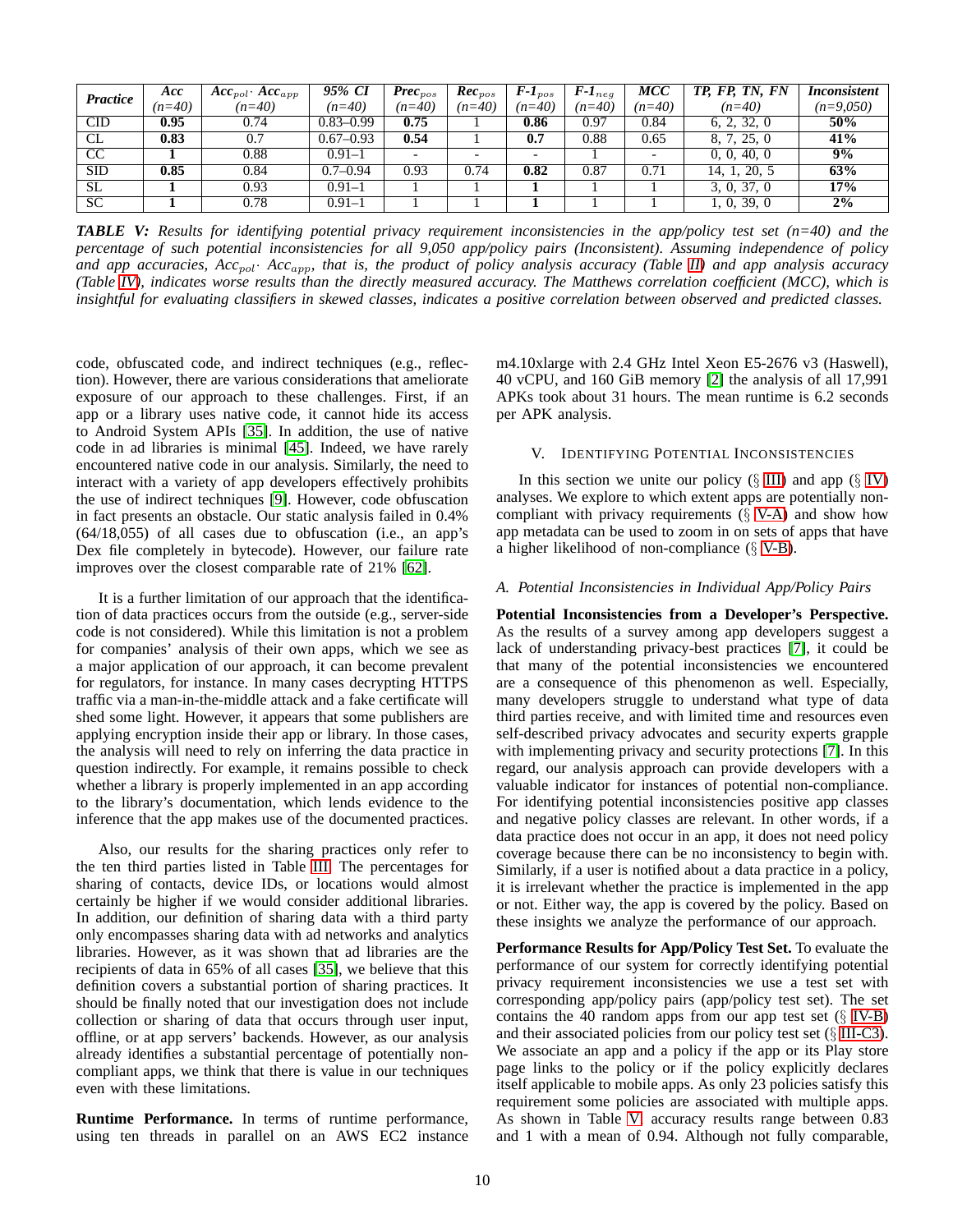<span id="page-10-2"></span>

*Fig. 6: For the full app/policy set (n = 9,050) we found that 2,455 apps have one potential inconsistency, 2,460 have two, and only 1,461 adhere completely to their policy. Each app exhibits a mean of 1.83 (16,536/9,050) potential inconsistencies (with the following means per data practice: CID: 0.5, CL: 0.41, CC: 0.09, SID: 0.63, SL: 0.17, SC: 0.02).*

AsDroid achieved an accuracy of 0.79 for detecting stealthy behavior [\[41\]](#page-14-20) and Slavin et al. [\[62\]](#page-14-11) report an accuracy of 0.8 for detecting discrepancies between app behavior and policy descriptions. For the 240 classification instances in the app/policy test set—that is, classifying six practices for each of the 40 app/policy pairs—our system correctly identified 32 potential inconsistencies (TP). It also returned five false negatives (FN), 10 false positives (FP), and 193 true negatives  $(TN)^{25}$  $(TN)^{25}$  $(TN)^{25}$ 

The F- $1_{pos}$  scores for our analysis, ranging from 0.7 to 1, indicate the overall reliable identification of potential inconsistencies. While we think that these results are generally promising, we obtain a relatively low precision value of  $Prec<sub>pos</sub> = 0.54$  for the CL practice and for the CID practice we had hoped for a higher precision than  $Prec_{pos} = 0.75$  as well. These results illustrate a broader point that is applicable beyond those practices. False positives seem to occur because our analysis takes into account too many APIs that are only occasionally used for purposes of the data practice in question. Despite our belief that it is better to err on the side of false positives, which is especially true for an auditing system [\[35\]](#page-14-12), in hindsight we probably would have left out some APIs. The opposite problem seems to occur in the SID practice. We included too few relevant APIs. In this regard, we acknowledge the challenge of identifying a set of APIs that captures the bulk of cases for a practice without being over- or under-inclusive.

**Potential Inconsistencies for Full App/Policy Set.** As indicated by the high percentages shown in Table [V,](#page-9-2) we identified potential inconsistencies on a widespread basis. Specifically, collection of device IDs and locations as well as sharing of device IDs are practices that are potentially inconsistent for 50%, 41%, and 63% of apps, respectively. However, given the relatively low precision and high recall for these practices, we caution that their percentages might be an overestimation. It is further noteworthy that for sharing of location and contact information nearly every detection of the practices goes hand in hand with a potential inconsistency. For the apps that share location information (20%, per Table [IV\)](#page-8-1) nearly all (17%, per Table [V\)](#page-9-2) do not properly disclose such sharing. Similarly, for the 2% of apps that share contact data only a handful provide sufficient disclosure.

<span id="page-10-4"></span>

| Variable             | Pos  | p value     | OR               | 95% CI                       |
|----------------------|------|-------------|------------------|------------------------------|
| No. User Ratings     | 100% | 0.0001      | $\overline{0.9}$ | $0.9999998 - 0.\overline{9}$ |
| <b>Overall Score</b> | 100% | ${<}0.0001$ | 1.4              | $1.24 - 1.57$                |
| Badge                | 21%  | ${<}0.0001$ | 0.57             | $0.49 - 0.65$                |
| In-app Purchases     | 27%  | 0.08        | 1.15             | $0.99 - 1.34$                |
| Interactive Elm      | 45%  | ${<}0.0001$ | 1.33             | $1.17 - 1.53$                |
| Content Unrated      | 5%   | 0.002       | 0.68             | $0.53 - 0.87$                |

*TABLE VI: Significant variables for predicting apps' potential non-compliance with at least one privacy requirement as evaluated on our full app/policy set (n=9,050). Top Developer and Editor's Choice badges are assigned by Google. Interactive elements and unrated content refer to the respective ESRB classifications [\[24\]](#page-13-23). Pos designates the percentages of positive cases (e.g., 100% apps have an overall score), OR is the odds ratio, and the 95% CI is the profile likelihood CI.*

The average number of 1.83 potential inconsistencies per app is high compared to the closest previous averages with 0.62 (113/182) cases of stealthy behavior [\[41\]](#page-14-20) and potential privacy violations of 1.2 (24/20) [\[22\]](#page-13-10) and 0.71 (341/477) [\[62\]](#page-14-11). Figure [6](#page-10-2) shows details of our results. In this regard, it should be noted that for apps without a policy essentially every data collection or sharing practice causes a potential inconsistency. For example, all 62% apps without a policy that share device IDs (Table [IV\)](#page-8-1) are potentially non-compliant. Thus, overall our results suggest a broad level of potential inconsistency between apps and policies.[26](#page-10-3)

# <span id="page-10-0"></span>*B. Potential Inconsistencies for Groups of App/Policy Pairs*

Analyzing individual apps for potential non-compliance at scale is a resource-intensive task. Thus, it is worthwhile to first estimate an app population's potential non-compliance as a whole before performing individual app analyses. Our suggestion is to systematically explore app metadata for correlations with potential inconsistencies based on statistical models. This broad macro analysis supplements the individual app analysis and reveals areas of concern on which, for example, privacy activists can focus on. To illustrate this idea we evaluate a binary logistic regression model that determines the dependence of whether an app has a potential inconsistency (the dependent variable) from six Play store app metadata variables (the independent variables). Our results, shown in Table [VI,](#page-10-4) demonstrate correlations at various statistical significance levels with p values ranging from 0.0001 to 0.08. Particularly, with an increase in the number of user ratings the probability of potential inconsistencies decreases. There is also a decreasing effect for apps with a badge and for apps whose content has not yet been rated.

Interestingly, apps with higher overall Google Play store scores do not have lower odds for potential inconsistencies. In fact, the opposite is true. With an increase in the overall score the odds of a potential inconsistency become higher. An increase of the overall score by one unit, e.g., from 3.1 to 4.1 (on a scale of 1 through 5), increases the odds by a factor of 1.4. A reason could be that highly rated apps provide functionality and personalization based on user data,

<span id="page-10-1"></span><sup>&</sup>lt;sup>25</sup> Appendix [B](#page-14-31) describes details of calculating true and false positives and negatives.

<span id="page-10-3"></span> $^{26}$ As we are evaluating our system for use in privacy enforcement activities ( $\S$  [VI\)](#page-11-0) we decided to abstain from contacting any affected app publishers of our findings.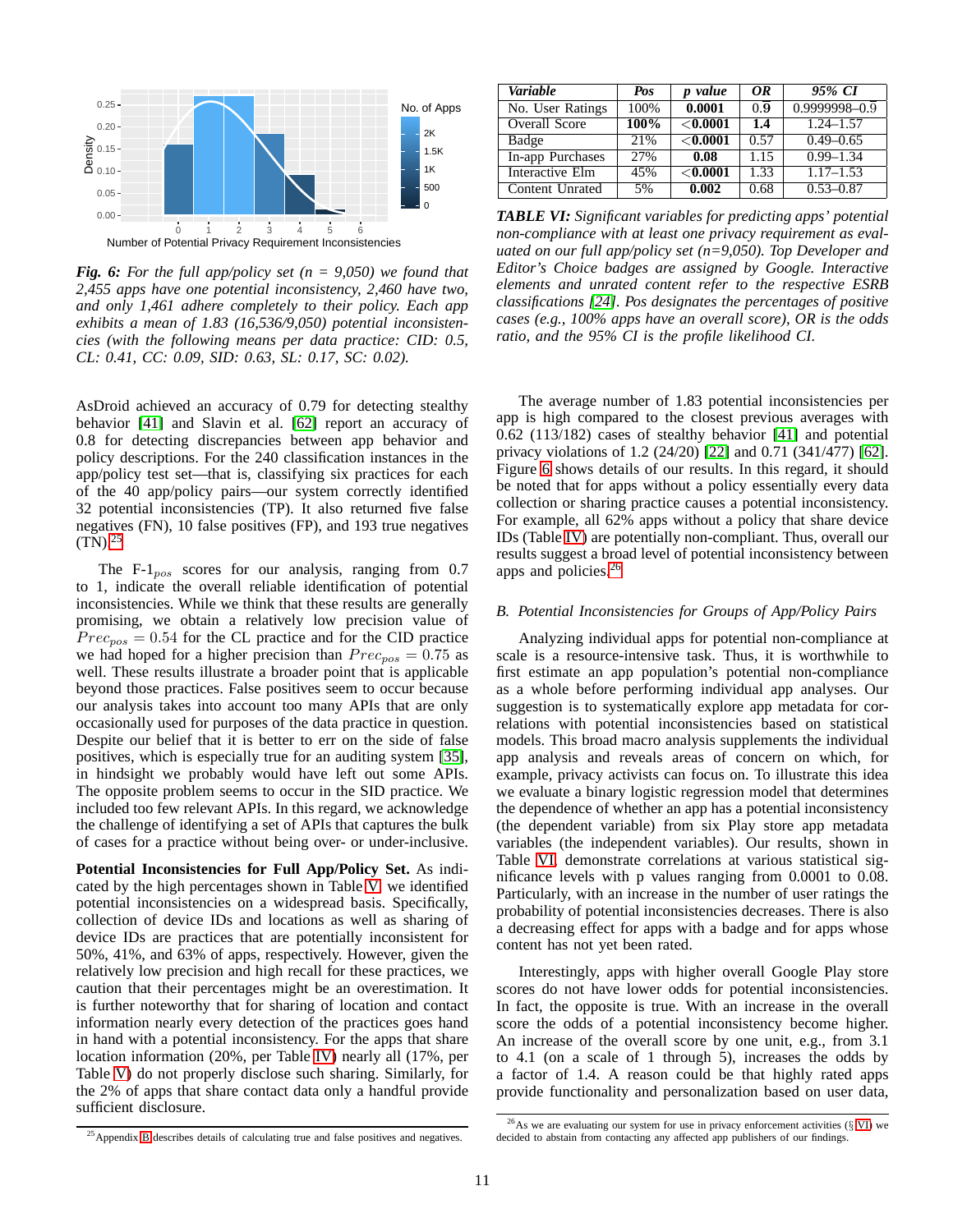<span id="page-11-1"></span>

*Fig. 7: In our logistic model the predicted probability of an app having a potential inconsistency is dependent on the number of user ratings and assignment of a badge. The overall score is held at the mean and in-app purchases, interactive elements, and unrated content are held to be not present. The shaded areas identify the profile likelihood CIs at the 95% level.*

whose processing is insufficiently described in their privacy policies. Also, users do not seem to rate apps based on privacy considerations. We found the word "privacy" in only 1% (220/17,991) of all app reviews. Beyond an app's score, the odds for a potential inconsistency also increase for apps that feature in-app purchases or interactive elements. Also, supplementing our model with category information reveals that the odds significantly ( $p \leq 0.05$ ) surge for apps in the Finance, Health & Fitness, Photography, and Travel & Local categories while they decrease for apps in the Libraries & Demo category.

In order to evaluate the overall model fit based on statistical significance we checked whether the model with independent variables (omitting the category variables) had significantly better fit than a null model (that is, a model with the intercept only). The result of a Chi square value of 151.03 with six degrees of freedom and value of  $p \leq 0.001$  indicates that our model has indeed significantly better fit than the null model. To see the impact of selected aspects of the model it is useful to illustrate the predicted probabilities. An example is contained in Figure [7.](#page-11-1) Apps with a Top Developer or Editor's Choice badge have a nearly 10% lower probability of a potential inconsistency. That probability further decreases with more user ratings for both apps with and without badge.

# <span id="page-11-0"></span>VI. CASE STUDY: EVALUATING OUR SYSTEM FOR USE BY THE CAL AG

We worked with the Cal AG, to evaluate our system's capabilities for supplementing the enforcement of CalOPPA [\[12\]](#page-13-27). To that end, we implemented a custom version of our system  $(\S$  [VI-A\)](#page-11-2) and added various new analysis features  $(\S$  [VI-B\)](#page-12-0). The feedback we received is encouraging and confirms that our system could enable regulators to achieve more systematic enforcement of privacy requirements  $(\S$  [VI-C\)](#page-12-1).<sup>[27](#page-11-3)</sup>

# <span id="page-11-2"></span>*A. System Implementation*

As shown in Figure [8,](#page-11-4) we implemented our system for the Cal AG as a web application. It allows users to request analyses for individual apps and also supports batch processing. For

<span id="page-11-4"></span>

*Fig. 8: Our system allows users to analyze apps for potential privacy requirement non-compliance. An app can be subject to multiple privacy policies—for example, one policy from inside the app and one from the app's Play Store page. In these cases the app is checked against multiple policies.*

scalability reasons we chose to leverage AWS EC2 t2.large instances with up to 3.0 GHz Intel Xeon, 2 vCPU, and 8 GiB memory [\[2\]](#page-13-24).

The system's graphical user interface applies the Flask Python web framework [\[58\]](#page-14-32) running on an Apache web server [\[64\]](#page-14-33) with Web Server Gateway Interface module [\[21\]](#page-13-28). All analysis requests are added to a Celery task queue [\[5\]](#page-13-29), which communicates with the Flask application using the RabbitMQ message broker [\[52\]](#page-14-34). Once an analysis is finished the results are loaded by the Flask application and displayed in the users' browsers.

Similar as in our original system, all APKs are downloaded via Raccoon [\[50\]](#page-14-35) and apps' privacy policy links are retrieved from their respective Play store pages. However, in order to download the websites that the links are leading to we automated a Firefox browser with Selenium [\[60\]](#page-14-36) and PyVirtualDisplay [\[53\]](#page-14-37). Using a real browser instead of simply crawling the HTML of the privacy policy pages is advantageous as it can obtain policies that are loaded dynamically via JavaScript.

<span id="page-11-3"></span><sup>&</sup>lt;sup>27</sup>We continue our work with the Cal AG beyond this study and expect further results.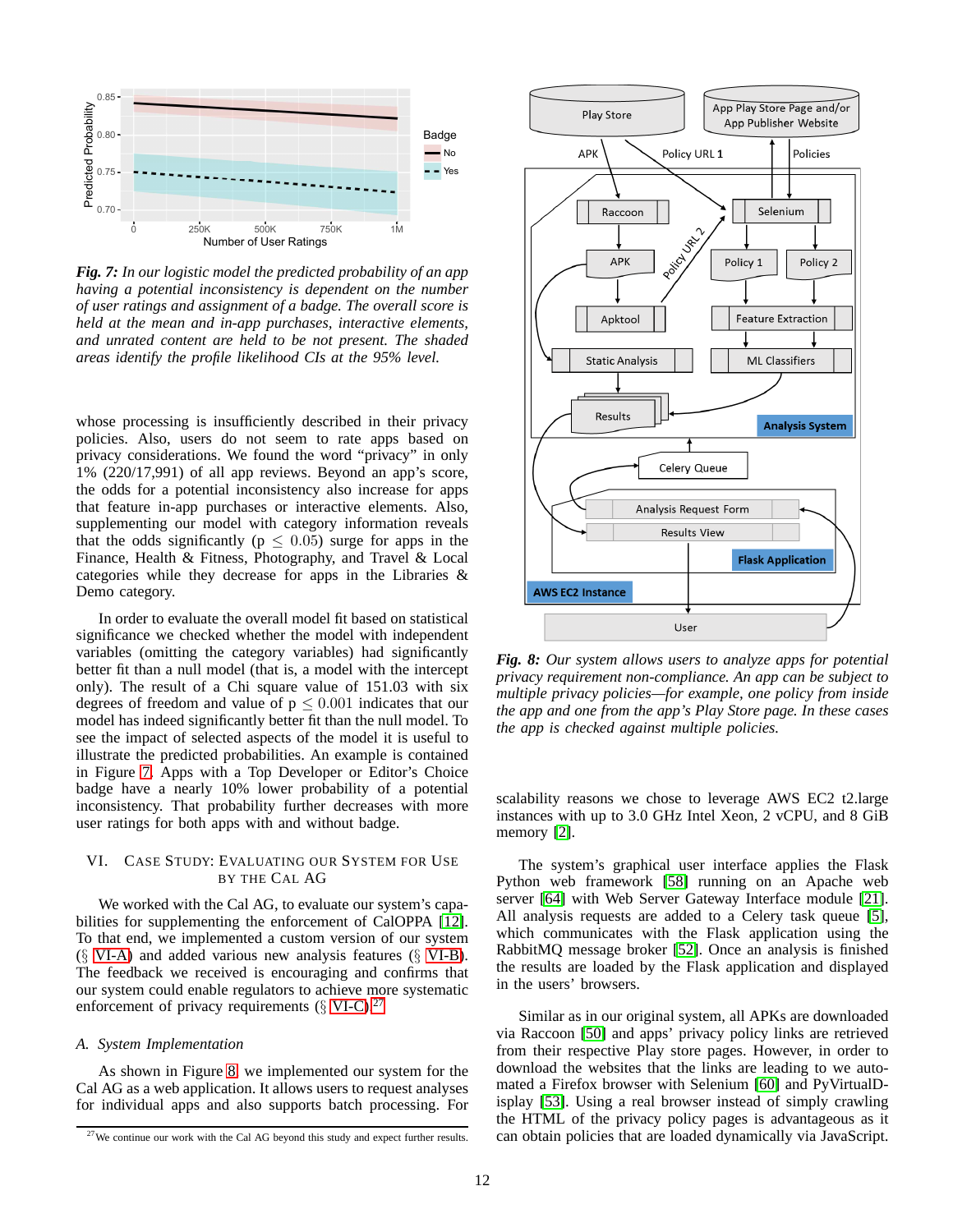After the website with the privacy policy is downloaded any elements that are not part of the policy, such as page navigation elements, are removed. The system then runs our feature extraction routines  $(\S$  [III-C2\)](#page-6-3) as well as ML classifiers  $(\S$  [III-C3\)](#page-6-2) on the policy and the static analysis  $(\S$  [IV\)](#page-7-0) on the downloaded APK. Finally, the results are displayed to the user with flags raised for potential inconsistencies.

#### <span id="page-12-0"></span>*B. Additional Functionality*

We placed high emphasis on usability from both a legal and human-computer interaction perspective. Notably, in some cases the Cal AG users were interested in receiving additional information. For instance, one additional piece of information was the breakdown of third parties in the sharing practices. The initial version of our system's report simply showed that the user's contact and device ID were shared, however, without disclosing that those were shared with, say, InMobi and Crashlytics. Distinguishing which type of information is shared with which third party is important under CalOPPA because the sharing of contact information makes a stronger case than the sharing of device IDs, for example.[28](#page-12-2)

Given its importance we implemented additional contact information functionality. Because we believe that the relatively low detection rate for the collection and sharing of contact information  $(\S \text{ V-A})$  is due to the fact that such information is often manually entered by the user or obtained via other sources, we enhanced our system in this regard. Particularly, we leveraged the Facebook Login library that gives apps access to a user's name and Facebook ID [\[25\]](#page-13-30). The system detects the usage of the Facebook Login library in an app by extracting the app's manifest and resource files with Apktool [\[65\]](#page-14-38) and then searching for signatures required for the Facebook Login to work properly. These include an activity or intent filter dedicated to the Login interface, a Login button in the layout, and the invocation of an initialization, destruction, or configuration routine.

Another feature that we added is the download of privacy policies linked to from within apps. Our initial policy crawler was limited to downloading policies via an app's Play store page. As the Cal AG provided guidance to app publishers for linking to the policy from both the Play store and from within an app [\[11\]](#page-13-20), our new approach is intended to cover both possibilities. The system finds the links in an app by extracting strings from the APK file using Apktool and then extracting URLs from within these strings that contain relevant keywords, such as "privacy." If a policy link inside an app differs from the app's Play store policy link or if there are multiple policy links identified within an app, our system downloads and analyzes all documents retrieved from these links.

# <span id="page-12-1"></span>*C. System Performance*

The Cal AG users reported that our system has the potential to significantly increase their productivity. Particularly, as they have limited resources it can give them guidance on certain areas, e.g., categories of apps, to focus on. They can also put less effort and time into analyzing practices in apps for which

<span id="page-12-3"></span>

| <b>Pract</b> | Acc      | $\boldsymbol{Prec}_{pos}$ | $Rec_{pos}$ | $F-I_{pos}$ | <i>Inconsistent</i> |
|--------------|----------|---------------------------|-------------|-------------|---------------------|
|              | $(n=20)$ | $(n=20)$                  | $(n=20)$    | $(n=20)$    | $(n=20)$            |
| <b>CID</b>   | 0.85     | 0.5                       |             | 0.67        | 15%                 |
| CL.          | 0.75     | 0.38                      |             | 0.55        | 15%                 |
| CC           | 0.95     |                           | 0.75        | 0.86        | 15%                 |
| <b>SID</b>   | 0.95     | 0.94                      |             | 0.97        | 75%                 |
| <b>SL</b>    | 0.9      | 0.75                      |             | 0.86        | 30%                 |
| <b>SC</b>    |          |                           |             |             | 0%                  |

*TABLE VII: Classification results for the Cal AG app/policy set (n=20).*

our system does not find potential inconsistencies. Instead, they can concentrate on examining apps for which flags were raised. In addition, the Cal AG users expressed that our system was useful for estimating the current overall state of CalOPPA compliance. For example, the analysis results alerted them of some app policies that use vague language in the descriptions of their collection and sharing practices.

We evaluated our system implementation for the Cal AG on a random sample of 20 popular Play store apps and their associated policies (Cal AG app/policy set). We asked the Cal AG users to give us their interpretations of the policies and used these to evaluate the results of our system. As shown in Table [VII,](#page-12-3) it appears that the Facebook Login functionality is able to identify the contact information collection practice fairly reliably. Obviously, the results are limited to a small number of 20 app/policy pairs. Further, our system achieves high recall overall. It performs well on identifying the absence of potential inconsistencies. At the same time, similar to our results in § [V-A,](#page-9-1) we find a non-negligible number of false positives. Particularly, we observe a precision of 0.5 for collection of device IDs and 0.38 for locations. However, despite these low precision values, the high recall values suggest that our system is unlikely to miss many potential inconsistencies. Rather, upon closer manual inspections some of those will prove to be false alarms.

## VII. FUTURE DIRECTIONS

The law of notice and choice is intended to enable enforcement of data practices in mobile apps and other online services. However, verifying whether an app actually behaves according to the law and its privacy policy is decisively hard. To alleviate this problem we propose the use of an automated analysis system based on machine learning and static analysis to identify potential privacy requirement inconsistencies. Our system advances app privacy in three main areas: it increases transparency for otherwise largely opaque data practices, offers the scalability necessary for potentially making an impact on the app eco-system as a whole, and provides a first step towards automating mobile app privacy compliance analysis.

Our results suggest the occurrence of potential privacy requirement inconsistencies on a large scale. However, the possibilities of the techniques introduced here have yet to be fully explored. For example, the privacy policy analysis can be further developed to capture nuances in policy wording possibly by leveraging the structure of policies (e.g., by identifying definitions of PII and where those are referenced in a policy). Similarly, the accuracy of the app analysis could be enhanced by integrating data flow analysis techniques. However, for performance reasons resources should be used

<span id="page-12-2"></span><sup>&</sup>lt;sup>28</sup> Compare Cal. Bus. & Prof. Code  $\S$ 22577(a)(3), according to which an e-mail address by itself qualifies as PII, and  $\S22577(a)(7)$ , which covers information types that only qualify as PII in combination with other identifiers.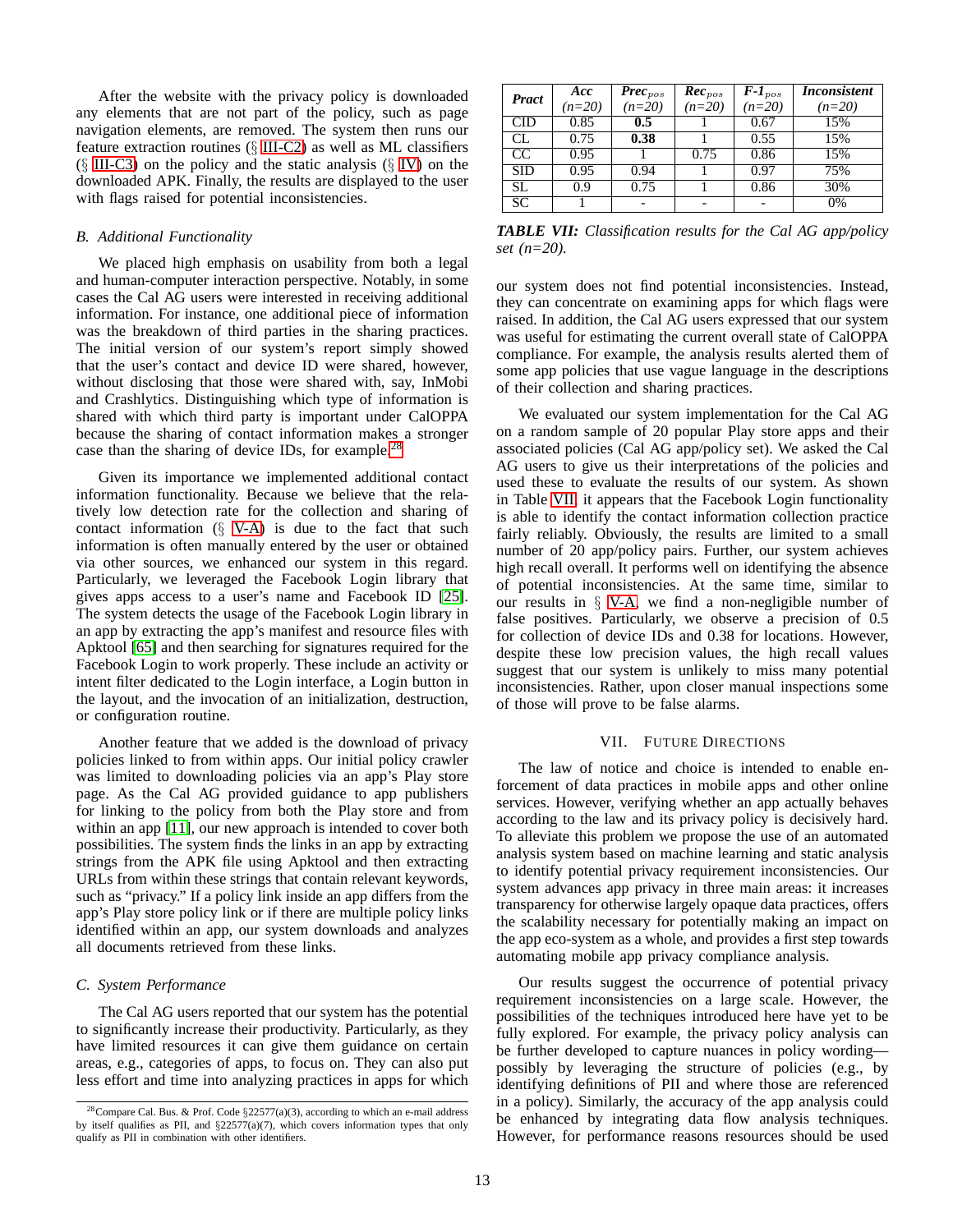sparingly. A practical system for the purpose of large-scale app analysis necessarily remains relatively lightweight.

The findings in this study raise the question of extending our approach to other areas. We believe, the principles could be used in analyzing website practices, e.g., by leveraging the work of Sen et al. [\[61\]](#page-14-39). First and third party cookies and other tracking mechanisms could be observed to evaluate collection and sharing of data. Implementing our approach in other mobile platforms, particularly, iOS, is likely more challenging. Notably, the difficulty of decompiling iOS apps might necessitate a dynamic app analysis approach [\[19\]](#page-13-31), [\[43\]](#page-14-40). The web interface of Apple's App Store also does not seem to provide app pages with a standardized privacy policy link field. However, these challenges would not need to be resolved for the integration of a privacy requirement analysis into iOS software development tools.

We think that it is necessary to develop the proposed privacy requirement analysis in tandem with public policy and law. Regulators are currently pushing for app store standardization [\[10\]](#page-13-22) and early enforcement of potentially non-compliant privacy practices [\[31\]](#page-13-32). Approaches like the one proposed here can relieve regulators' workloads through automation allowing them to focus their limited resources to move from a purely reactionary approach towards systematic oversight. As we also think that many software publishers do not intend noncompliance with privacy requirements, but rather lose track of their obligations or are unaware of them, we also see potential for implementing privacy requirement analyses in software development tools and integrating them into the app vetting process in app stores.

#### ACKNOWLEDGMENT

We would like to thank the anonymous reviewers for their comments on the draft of this study. We are also grateful for the insights provided by our Cal AG collaborators Justin Erlich, Cassidy Kim, Stacey Schesser, TiTi Nguyen, Joanne McNabb, Sarah Dalton, Jeremy AronDine, and Sundeep Pattem. We further thank our academic collaborators Aswarth Dara, Peter Story, Mads Schaarup Andersen, Amit Levy, Vaggelis Atlidakis, and Jie SB Li. This study was supported in part by the NSF under grants CNS-1330596, CNS-1330214, and SBE-1513957, as well as by DARPA and the Air Force Research Laboratory, under agreement number FA8750-15- 2-0277. The US Government is authorized to reproduce and distribute reprints for Governmental purposes not withstanding any copyright notation thereon. The views and conclusions contained herein are those of the authors and should not be interpreted as necessarily representing the official policies or endorsements, either expressed or implied, of DARPA, the Air Force Research Laboratory, the NSF, or the US Government.

#### **REFERENCES**

- <span id="page-13-17"></span>[1] V. Afonso, A. Bianchi, Y. Fratantonio, A. Doupe, M. Polino, P. de Geus, C. Kruegel, and G. Vigna, "Going native: Using a large-scale analysis of android apps to create a practical native-code sandboxing policy," in *NDSS '16*. ISOC.
- <span id="page-13-24"></span>[2] Amazon, "Amazon EC2 instance types," [https://aws.amazon.com/ec2/instance-typ](https://aws.amazon.com/ec2/instance-types/) [es/,](https://aws.amazon.com/ec2/instance-types/) accessed: Dec 19, 2016.
- <span id="page-13-25"></span>[3] AppBrain, "Android library statistics," [http://www.appbrain.com/stats/libraries/,](http://www.appbrain.com/stats/libraries/) accessed: Dec 19, 2016.
- <span id="page-13-15"></span>[4] S. Arzt, S. Rasthofer, C. Fritz, E. Bodden, A. Bartel, J. Klein, Y. Le Traon, D. Octeau, and P. McDaniel, "FlowDroid: Precise context, flow, field, objectsensitive and lifecycle-aware taint analysis for android apps," in *PLDI '14*. ACM.
- <span id="page-13-29"></span>[5] Ask Solem & Contributors, "Celery - distributed task queue," [http://docs.celerypr](http://docs.celeryproject.org/en/latest/) [oject.org/en/latest/,](http://docs.celeryproject.org/en/latest/) accessed: Dec 19, 2016.
- <span id="page-13-13"></span>K. W. Y. Au, Y. F. Zhou, Z. Huang, and D. Lie, "PScout: Analyzing the android permission specification," in *CCS '12*. ACM.
- <span id="page-13-0"></span>[7] R. Balebako, A. Marsh, J. Lin, J. Hong, and L. F. Cranor, "The privacy and security behaviors of smartphone app developers," in *USEC '14*.
- <span id="page-13-18"></span>[8] R. Bhoraskar, S. Han, J. Jeon, T. Azim, S. Chen, J. Jung, S. Nath, R. Wang, and D. Wetherall, "Brahmastra: Driving apps to test the security of third-party components," in *USENIX Security '14*. USENIX Assoc.
- <span id="page-13-26"></span>[9] T. Book and D. S. Wallach, "A case of collusion: A study of the interface between ad libraries and their apps," in *SPSM '13*. ACM.
- <span id="page-13-22"></span>[10] California Department of Justice, "Attorney General Kamala D. Harris secures global agreement to strengthen privacy protections for users of mobile applications," [http://www.oag.ca.gov/news/press-releases/attorney-general-ka](http://www.oag.ca.gov/news/press-releases/attorney-general-kamala-d-harris-secures-global-agreement-strengthen-privacy) [mala-d-harris-secures-global-agreement-strengthen-privacy,](http://www.oag.ca.gov/news/press-releases/attorney-general-kamala-d-harris-secures-global-agreement-strengthen-privacy) Feb. 2012, accessed: Dec 19, 2016.
- <span id="page-13-20"></span>[11] ——, "Making your privacy practices public," [https://oag.ca.gov/sites/all/files/](https://oag.ca.gov/sites/all/files/agweb/pdfs/cybersecurity/making_your_privacy_practices_public.pdf) [agweb/pdfs/cybersecurity/making](https://oag.ca.gov/sites/all/files/agweb/pdfs/cybersecurity/making_your_privacy_practices_public.pdf) your privacy practices public.pdf, May 2014, accessed: Dec 19, 2016.
- <span id="page-13-27"></span>[12] ——, "Attorney General Kamala D. Harris launches new tool to help consumers report violations of California Online Privacy Protection Act (CalOPPA)," [https://oag.ca.gov/news/press-releases/attorney-general-kamala-d-ha](https://oag.ca.gov/news/press-releases/attorney-general-kamala-d-harris-launches-new-tool-help-consumers-report) [rris-launches-new-tool-help-consumers-report,](https://oag.ca.gov/news/press-releases/attorney-general-kamala-d-harris-launches-new-tool-help-consumers-report) Oct. 2016, accessed: Dec 19, 2016.
- <span id="page-13-9"></span>[13] P. Chundi and P. M. Subramaniam, "An Approach to Analyze Web Privacy Policy Documents," in *KDD Workshop on Data Mining for Social Good*, 2014.
- <span id="page-13-8"></span>[14] E. Costante, J. den Hartog, and M. Petkovic, "What websites know about you: Privacy policy analysis using information extraction," in *Data Privacy Management '13*. Springer.
- <span id="page-13-7"></span>[15] E. Costante, Y. Sun, M. Petković, and J. den Hartog, "A machine learning solution to assess privacy policy completeness," in *WPES '12*. ACM.
- <span id="page-13-6"></span>[16] L. F. Cranor, K. Idouchi, P. G. Leon, M. Sleeper, and B. Ur, "Are they actually any different? comparing thousands of financial institutions' privacy practices," in *WEIS '13*.
- <span id="page-13-5"></span>[17] L. F. Cranor, M. Langheinrich, M. Marchiori, M. Presler-Marshall, and J. M. Reagle, "The Platform for Privacy Preferences 1.0 (P3P1.0) specification," World Wide Web Consortium, Recommendation REC-P3P-20020416, April 2002.
- <span id="page-13-11"></span>[18] S. Demetriou, W. Merrill, W. Yang, A. Zhang, and C. Gunter, "Free for all! assessing user data exposure to advertising libraries on android," in *NDSS '16*. ISOC.
- <span id="page-13-31"></span>[19] Z. Deng, B. Saltaformaggio, X. Zhang, and D. Xu, "iRiS: Vetting private api abuse in iOS applications," in *CCS '15*. ACM.
- <span id="page-13-12"></span>[20] A. Desnos, "Androguard," [http://doc.androguard.re/html/index.html,](http://doc.androguard.re/html/index.html) accessed: Dec 19, 2016.
- <span id="page-13-28"></span>[21] G. Dumpleton, "Modwsgi," [https://modwsgi.readthedocs.io/en/develop/,](https://modwsgi.readthedocs.io/en/develop/) accessed: Dec 19, 2016.
- <span id="page-13-10"></span>[22] W. Enck, P. Gilbert, B.-G. Chun, L. P. Cox, J. Jung, P. McDaniel, and A. N. Sheth, "TaintDroid: An information-flow tracking system for realtime privacy monitoring on smartphones," in *OSDI '10*. USENIX Assoc.
- <span id="page-13-16"></span>[23] W. Enck, D. Octeau, P. McDaniel, and S. Chaudhuri, "A study of android application security," in *USENIX Security '11*. USENIX Assoc.
- <span id="page-13-23"></span>[24] ESRB, "ESRB ratings guide," [http://www.esrb.org/ratings/ratings](http://www.esrb.org/ratings/ratings_guide.aspx)\_guide.aspx, accessed: Dec 19, 2016.
- <span id="page-13-30"></span>[25] Facebook, "Permissions reference - Facebook login," [https://developers.facebook.](https://developers.facebook.com/docs/facebook-login/permissions) [com/docs/facebook-login/permissions,](https://developers.facebook.com/docs/facebook-login/permissions) accessed: Dec 19, 2016.
- <span id="page-13-14"></span>[26] A. P. Felt, E. Chin, S. Hanna, D. Song, and D. Wagner, "Android permissions demystified," in *CCS '11*. ACM.
- <span id="page-13-19"></span>[27] FTC, "Privacy online: A report to congress," [https://www.ftc.gov/reports/privacy](https://www.ftc.gov/reports/privacy-online-report-congress)[online-report-congress,](https://www.ftc.gov/reports/privacy-online-report-congress) Jun. 1998, accessed: Dec 19, 2016.
- <span id="page-13-1"></span> $-$ , "Mobile apps for kids: Current privacy disclosures are disappointing," [h](http://www.ftc.gov/os/2012/02/120216mobile_apps_kids.pdf) [ttp://www.ftc.gov/os/2012/02/120216mobile](http://www.ftc.gov/os/2012/02/120216mobile_apps_kids.pdf) apps kids.pdf, Feb. 2012, accessed: Dec 19, 2016.
- <span id="page-13-2"></span>[29] ——, "Mobile apps for kids: Disclosures still not making the grade," [https://ww](https://www.ftc.gov/reports/mobile-apps-kids-disclosures-still-not-making-grade) [w.ftc.gov/reports/mobile-apps-kids-disclosures-still-not-making-grade,](https://www.ftc.gov/reports/mobile-apps-kids-disclosures-still-not-making-grade) Dec. 2012, accessed: Dec 19, 2016.
- <span id="page-13-21"></span>[30] ——, "Mobile privacy disclosures," [www.ftc.gov/os/2013/02/130201mobileprivac](www.ftc.gov/os/2013/02/130201mobileprivacyreport.pdf) [yreport.pdf,](www.ftc.gov/os/2013/02/130201mobileprivacyreport.pdf) Feb. 2013, accessed: Dec 19, 2016.
- <span id="page-13-32"></span>[31] -, "FTC warns children's app maker BabyBus about potential COPPA violations," [https://www.ftc.gov/news-events/press-releases/2014/12/ftc-warns-children](https://www.ftc.gov/news-events/press-releases/2014/12/ftc-warns-childrens-app-maker-babybus-about-potential-coppa) [s-app-maker-babybus-about-potential-coppa,](https://www.ftc.gov/news-events/press-releases/2014/12/ftc-warns-childrens-app-maker-babybus-about-potential-coppa) Dec. 2014, accessed: Dec 19, 2016.
- <span id="page-13-4"></span>[32] ——, "What's the deal? a federal trade commission study on mobile shopping apps," [https://www.ftc.gov/reports/whats-deal-federal-trade-commission-stud](https://www.ftc.gov/reports/whats-deal-federal-trade-commission-study-mobile-shopping-apps-august-2014) [y-mobile-shopping-apps-august-2014,](https://www.ftc.gov/reports/whats-deal-federal-trade-commission-study-mobile-shopping-apps-august-2014) Aug. 2014, accessed: Dec 19, 2016.
- <span id="page-13-3"></span>[33] ——, "Kids' apps disclosures revisited," [https://www.ftc.gov/news-events/blogs/b](https://www.ftc.gov/news-events/blogs/business-blog/2015/09/kids-apps-disclosures-revisited) [usiness-blog/2015/09/kids-apps-disclosures-revisited,](https://www.ftc.gov/news-events/blogs/business-blog/2015/09/kids-apps-disclosures-revisited) Sep. 2015.